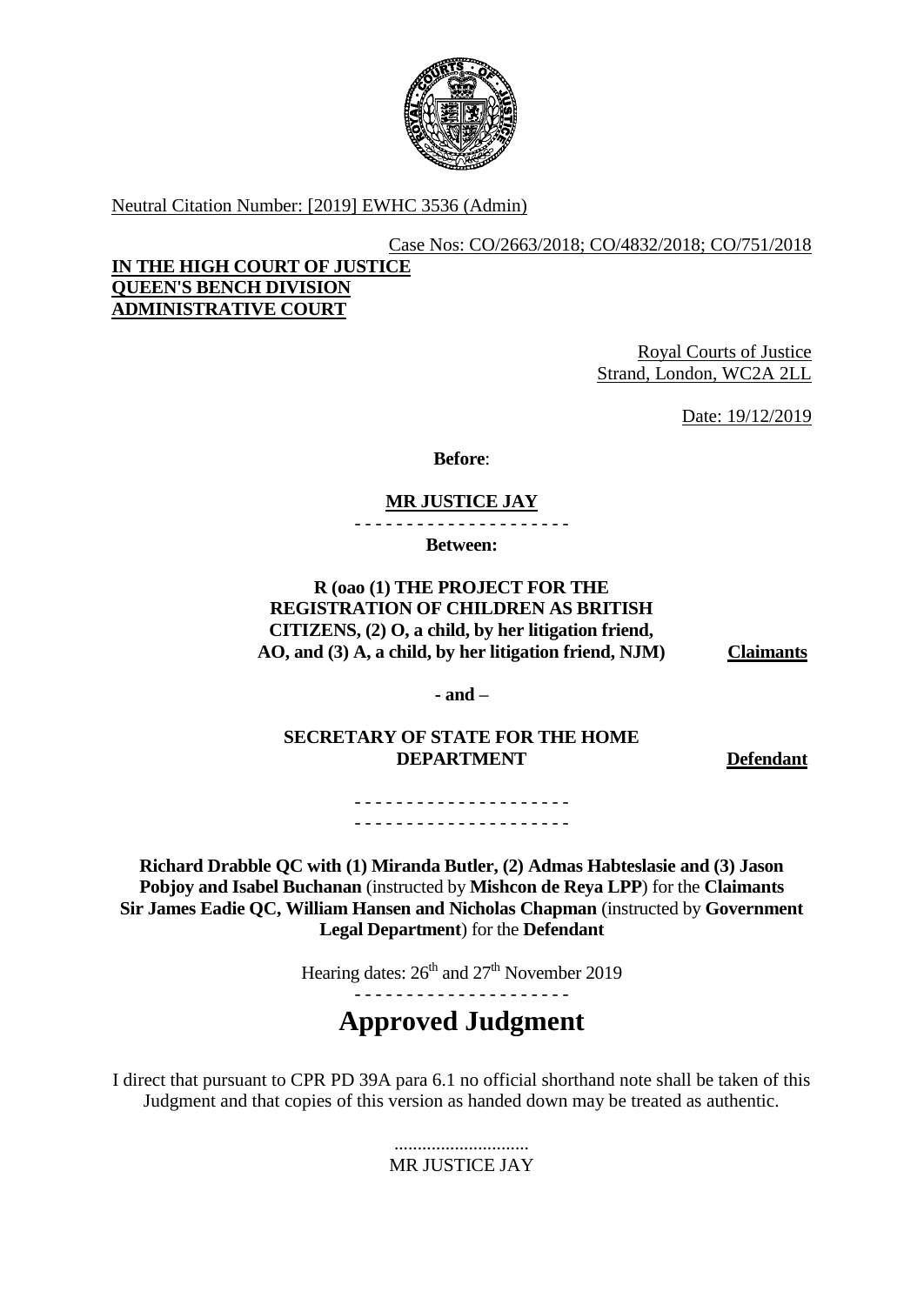### **MR JUSTICE JAY:**

#### *Introduction*

- 1. British citizenship is a status aspired to and cherished by many, conferring benefits on the holder which are both tangible and intangible. The present case is concerned with the rights and best interests of children, and the focus has been on the acquisition of British citizenship by registration. As is well known, those born here with a parent who is either a British citizen or with rights of settlement acquire this status automatically. For present purposes, and simplifying the matter somewhat, children's acquisition of citizenship by registration may be achieved by pursuing one of two avenues. The first requires the fulfilment of certain objective conditions, the completion of an application form and the payment of a fee; the second depends on the completion of an application form, paying the concomitant fee, and the favourable exercise of discretion of the Secretary of State. The British Nationality Act 1981 ("the BNA 1981") describes those seeking registration pursuant to this first avenue as exercising an "entitlement", but the exact meaning of that term has given rise to some debate.
- 2. The registration fee is mandatory and inflexible because the Secretary of State has decided not to allow exemptions, reductions or waivers to meet the merits of individual cases. These fees have risen substantially over the years as Government policy has moved towards a system of self-financing. The detail does not matter for present purposes. Currently, children who are entitled to be registered under the BNA 1981 must pay a fee of £1,012 (the prescribed amount is higher for adults: £1,206 together with £80 for the citizenship ceremony). The Secretary of State has said that only £372 of that fee is attributed to the administrative cost of processing the application; the remainder effectively cross-subsidises other functions in connection with immigration and nationality. Since  $6<sup>th</sup>$  April 2007 subordinate legislation made under section 42 of the Asylum and Immigration (Treatment of Claimants etc.) Act 2004 has set fees at a level which include what may be described as that additional element. The evidence before me is that for a substantial number of children a fee of £1,012 is simply unaffordable. The Claimants contend in various ways that the imposition of this additional element at a level which is unaffordable is unlawful. They challenge the secondary legislation which has set the fee.
- 3. The issue is undoubtedly important, but it is not novel. The gravamen of the complaint, but not in all its present iterations, was considered by the Court of Appeal in *R (Williams) v SSHD* [2017] 1 WLR 3283 affirming Hickinbottom J ([2015] EWHC 1268 (Admin)). The Claimants argue that *Williams* cannot be squared with subsequent Supreme Court authority; and, in any event, given that the scope of the challenge has broadened, *stare decisis* is not an insurmountable hurdle across the board.
- 4. There are six grounds of challenge as follows:
	- (1) GROUND 1: the level of fee is incompatible with the statutory scheme under the BNA 1981 in that it renders nugatory entitlements to register (ss.1, 3(2) and para 3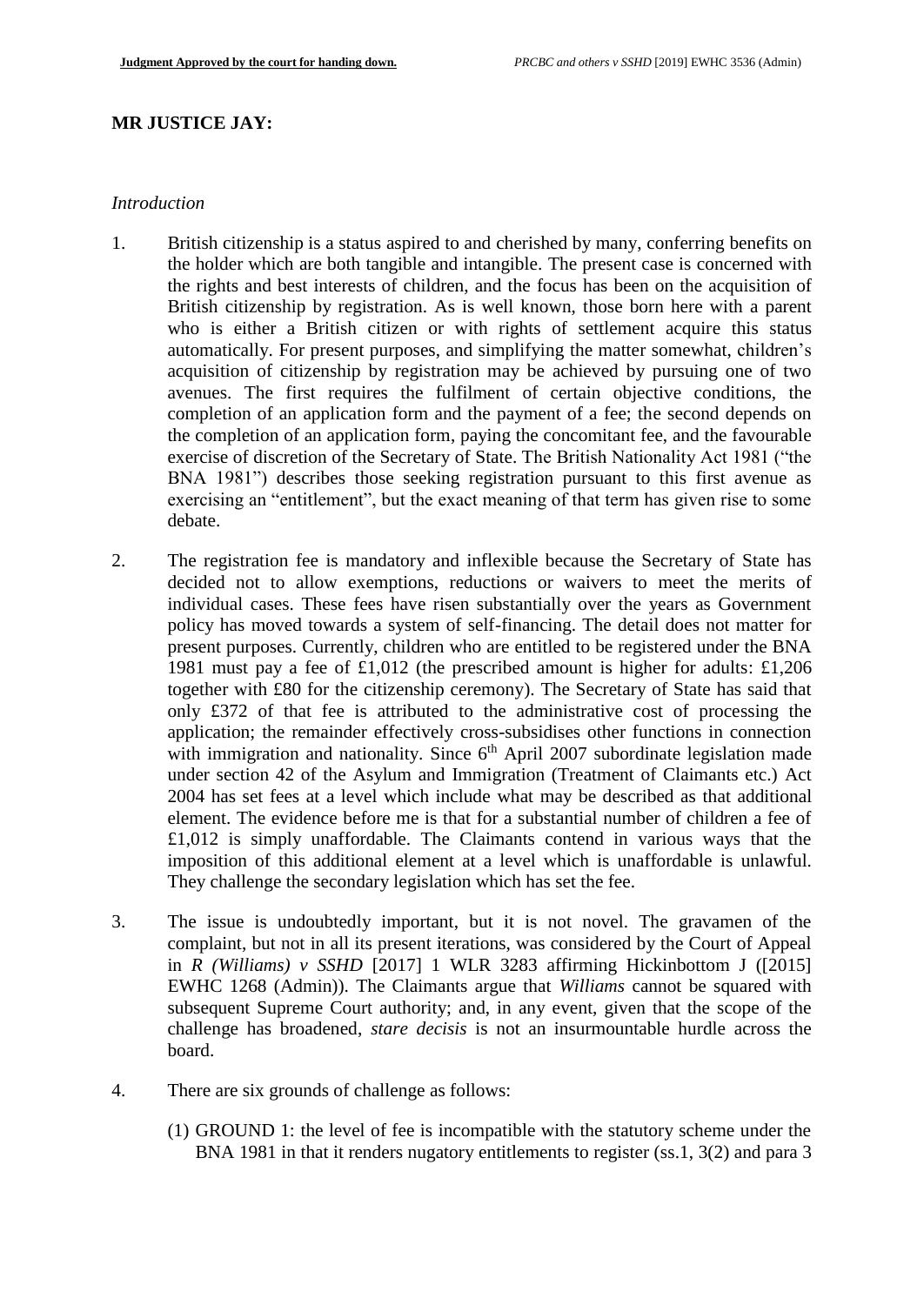of Schedule 2), and for that reason is not authorised by the *vires*-creating power conferred by s.68 of the Immigration Act 2014.

- (2) GROUND 2: in setting the fee for registration of children as British citizens under the BNA 1981 at £1,012, the Secretary of State failed to discharge her duties under s.55 of the Borders, Citizenship and Immigration Act 2009 ("the section 55 duty").
- (3) GROUND 3: this alleges a breach of the Secretary of State's public sector equality duty under s.149 of the Equality Act 2010 ("the PSED").
- (4) GROUND 4: this alleges an equivalent breach of *Tameside* principles.
- (5) GROUND 5: this alleges a breach of the rights of O and A under Article 8 of the Convention.
- (6) GROUND 6: this alleges a breach of A's rights under Article 8 combined with Article 14 because the requirement imposed by s.50(9A) of the BNA 1981 is incompatible with those rights.
- 5. An apparently formidable list of grounds dwindles substantially when the following matters are considered. Ground 1 directly confronts *Williams* and, subject to any other difficulties, requires an examination of the true *ratio* of that case and its compatibility with subsequent Supreme Court authority. Ground 2 is not covered by *Williams* and captures what I would characterise as the Claimant's overall merits case. Ground 3 adds very little, if anything, to the previous ground. Ground 4 is entirely parasitic on Ground 2. Ground 5 adds nothing, and Mr Richard Drabble QC for the Claimants rightly did not develop it. Ground 6 has now been conceded by the Secretary of State following the decision of this Court in  $R(K)$  v SSHD [2018] EWHC 1834 (Admin) which has not been taken on appeal, although the parties are not in agreement as to the form of any relief.
- 6. It is convenient to divide this judgment into the following chapters:
	- (1) The Claimants and their Individual Circumstances
	- (2) The Advantages of British Citizenship
	- (3) The Impact of the Fee
	- (4) The Defendant's Decision-Making
	- (5) A Synopsis of the Statutory Scheme
	- (6) The Decision of the Court of Appeal in *Williams*
	- (7) Ground 1
	- (8) Ground 2
	- (9) Ground 3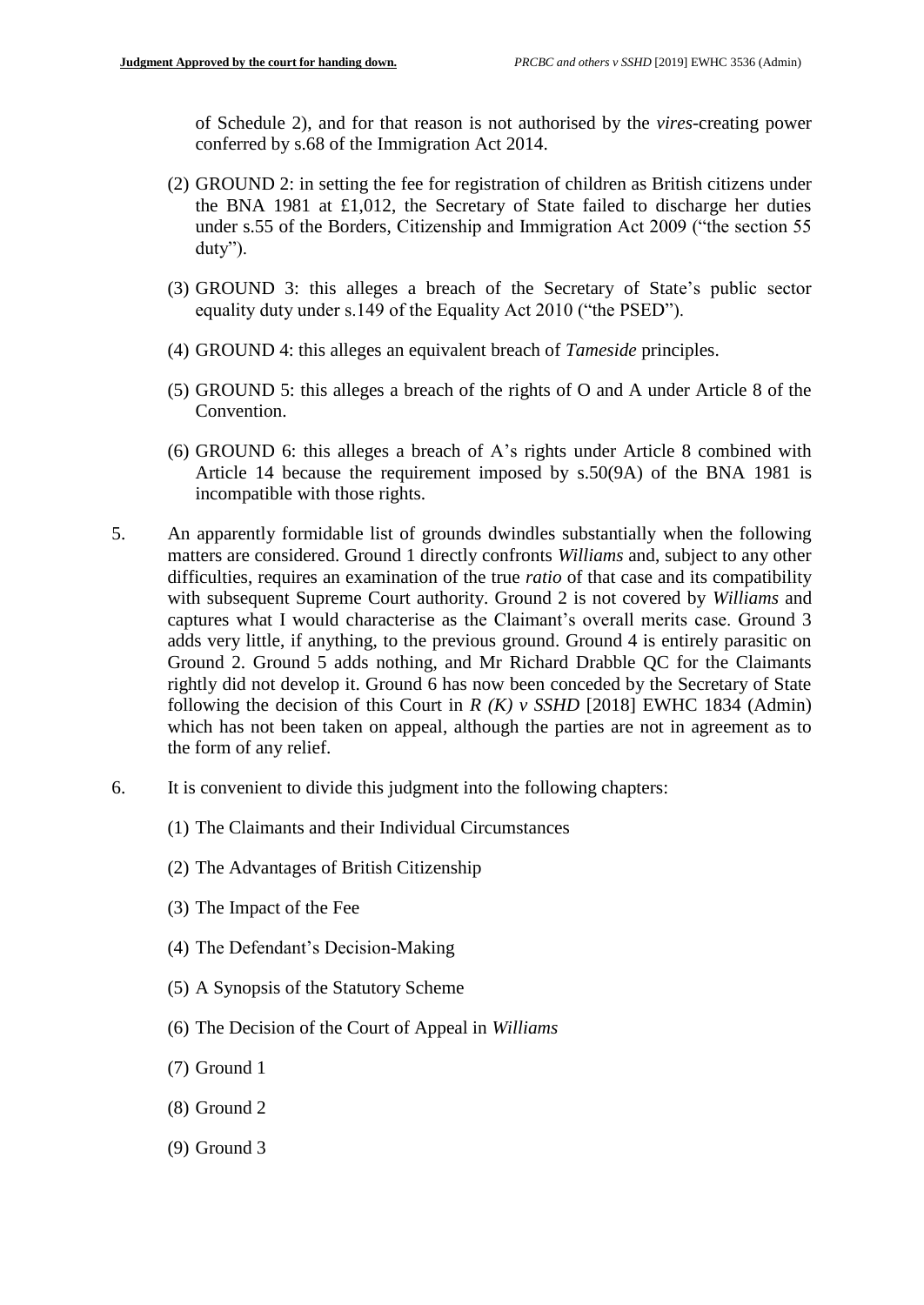### *The Claimants and their Individual Circumstances*

- 7. PRCBC is a charitable organisation focusing exclusively on the registration of children as British citizens. It works to assist children and young adults to ascertain and establish their British citizenship rights by way of legal advice and representation, and it has lobbied Parliament in connection with the scale of the registration fee. For present purposes it claims to represent the interests of all those adversely affected by the fee. The precise number is disputed and cannot be ascertained: a figure of 120,000 has been put forward for children in this country without citizenship or immigration leave, although those who would qualify for the former, who would not wish to be registered at all or could in fact pay the fee constitute an uncertain number.
- 8. O was born in the UK on  $14<sup>th</sup>$  July 2007. She has never left the UK. O attends school and is not legally allowed to work. From  $14<sup>th</sup>$  July 2017 O satisfied the requirements for registration under s.1(4) of the BNA 1981 having been born and resided here continuously for ten years. O's mother is a single parent and is in receipt of state benefits. O, her sibling and her mother have limited leave to remain. O's mother has been unable to pay the full fee but has been able to raise from third parties that part of it which represents the administrative element of processing an application. The Secretary of State has refused to determine O's application on the basis that the full amount must be paid.
- 9. It is clear from the available evidence that O and her mother cannot as a matter of practical reality pay the full fee. They could only do so by taking steps which to my mind would be wholly unreasonable. O's evidence is that she regards herself as British and wishes to be treated as such by her friends and by society. Her friends do not perceive her as "being British like them".
- 10. A was born in the UK on 13<sup>th</sup> June 2016. Her mother is Nigerian and at the time of A's birth she was married to a Lithuanian citizen. A's biological father is and has been at all material times a British citizen. A would be automatically entitled to British citizenship pursuant to s.1(1) of the BNA 1981 were it not for s.50(9A). Both A and her mother have limited leave to remain in the UK. The family is in receipt of state benefits and cannot afford the registration fee. An application was made on behalf of A for registration under s.3(1) of the BNA 1981 with the Secretary of State being invited to waive the fee. The latter has said that the full fee must be paid before the application may be considered.

#### *The Advantages of British Citizenship*

11. As Baroness Hale stated in *ZH (Tanzania) v SSHD* [2011] 2 AC 166 para 30, nationality is of particular importance in assessing the best interests of any child. The United Nations Convention on the Rights of Children ("UNCRC") recognises the right of any child to be registered and acquire a nationality; and to preserve his identity, including his nationality (Articles 7 and 8). In addition:

> "the fact of belonging to a country fundamentally affects the manner of exercise of a child's family and private life, during childhood and well beyond." (see the publication referred to with approval by Baroness Hale, para 32)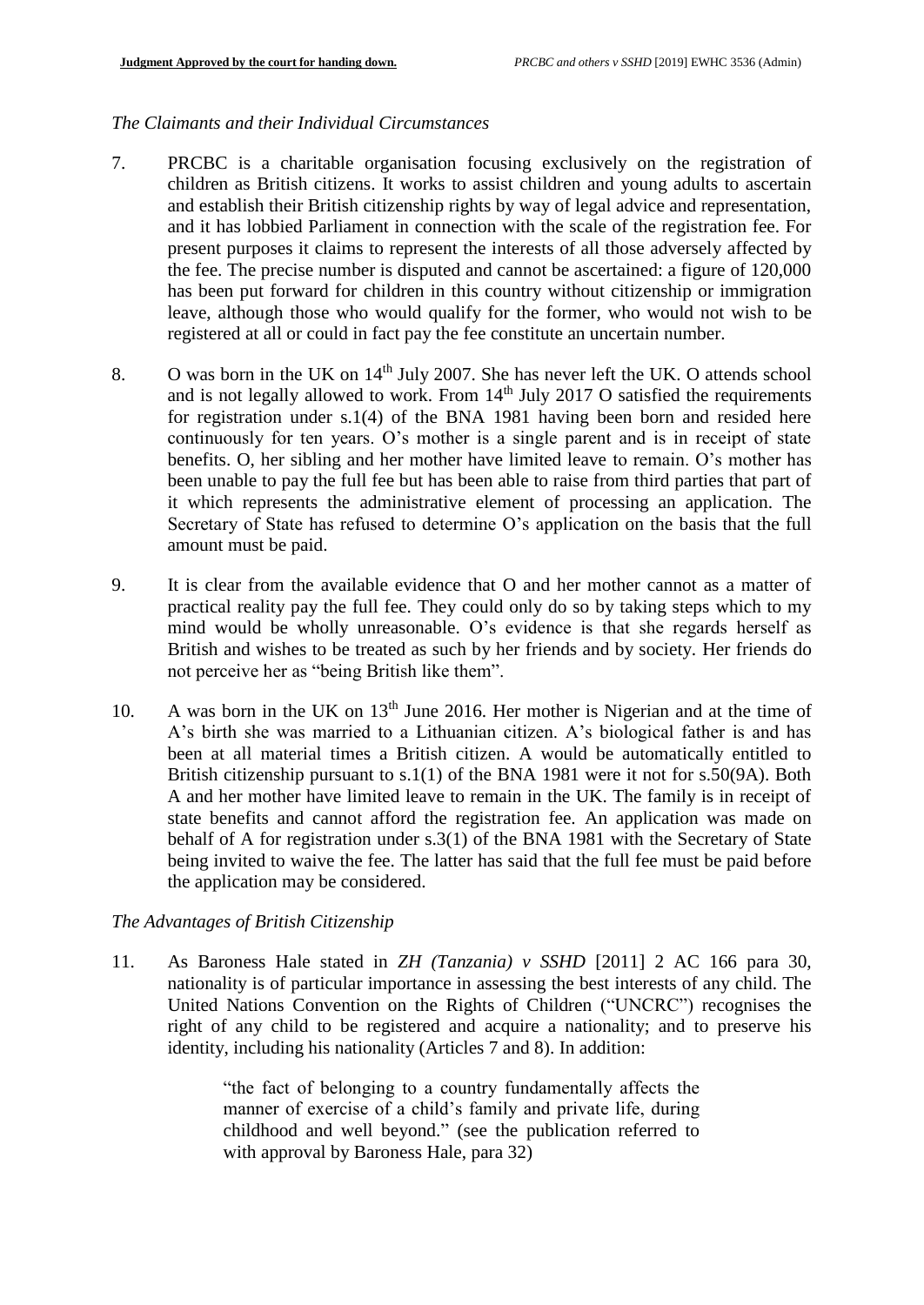[T]here is much more to British citizenship than the status it gives to the children in immigration law … [i]t carries with it a host of other benefits and advantages … [which] ought never to be left out of account." (Lord Hope, para 41)"

- 12. Further, in *R (Johnson) v SSHD* [2017] AC 365, Baroness Hale DPSC stressed the link between citizenship and social identity (para 27).
- 13. The Secretary of State's own guidance documents reflect this for example:

"[b]ecoming a British citizen is a significant life event. Apart from allowing a child to apply for a British passport, British citizenship gives them the opportunity to participate more fully in the life of their local community as they grow up." (Guide MN1, July 2019)

14. British citizens have the right of abode: see s.1(1) of the Immigration Act 1971. In *R (Bancoult) v Foreign Secretary (No 2)* [2009] 1 AC 453 para 151, Lord Mance characterised the right of abode as "fundamental and, in the informal sense in which that term is necessarily used in a United Kingdom context, constitutional". Here, he was describing the rights which inhere in the acquisition of citizenship, automatically or by registration, not the entitlement to apply by the latter route. In this same context Lord Hoffmann put the matter slightly differently, at para 45:

> "What these citations show is that the right of abode is a creature of the law. The law gives it and the law may take it away. In this context I do not think that it assists the argument to call it a constitutional right. The constitution of BIOT denies the existence of such a right. I quite accept that the right of abode, the right not to be expelled from one's country or even one's home, is an important right. General or ambiguous words in legislation will not readily be construed as intended to remove such a right: see *R v Secretary of State for the Home Department, Ex p Simms* [\[2000\] 2 AC 115,](https://www.bailii.org/cgi-bin/redirect.cgi?path=/uk/cases/UKHL/1999/33.html) 131-132. But no such question arises in this case. The language of section 9 of the Constitution Order could hardly be clearer. The importance of the right to the individual is also something which must be taken into account by the Crown in exercising its legislative powers - a point to which I shall in due course return. But there seems to me no basis for saying that the right of abode is in its nature so fundamental that the legislative powers of the Crown simply cannot touch it."

- 15. British citizens, but not those with indefinite leave to remain, are eligible to apply for British passport, access consular support overseas and (albeit not of course when still children) vote in a general election.
- 16. The advantages of British citizenship cannot be considered in abstract. The position of British citizens falls to be contrasted with those who have limited or indefinite leave to remain (there are also important practical differences between these species of leave), into which categories the majority but not all of the children entitled to be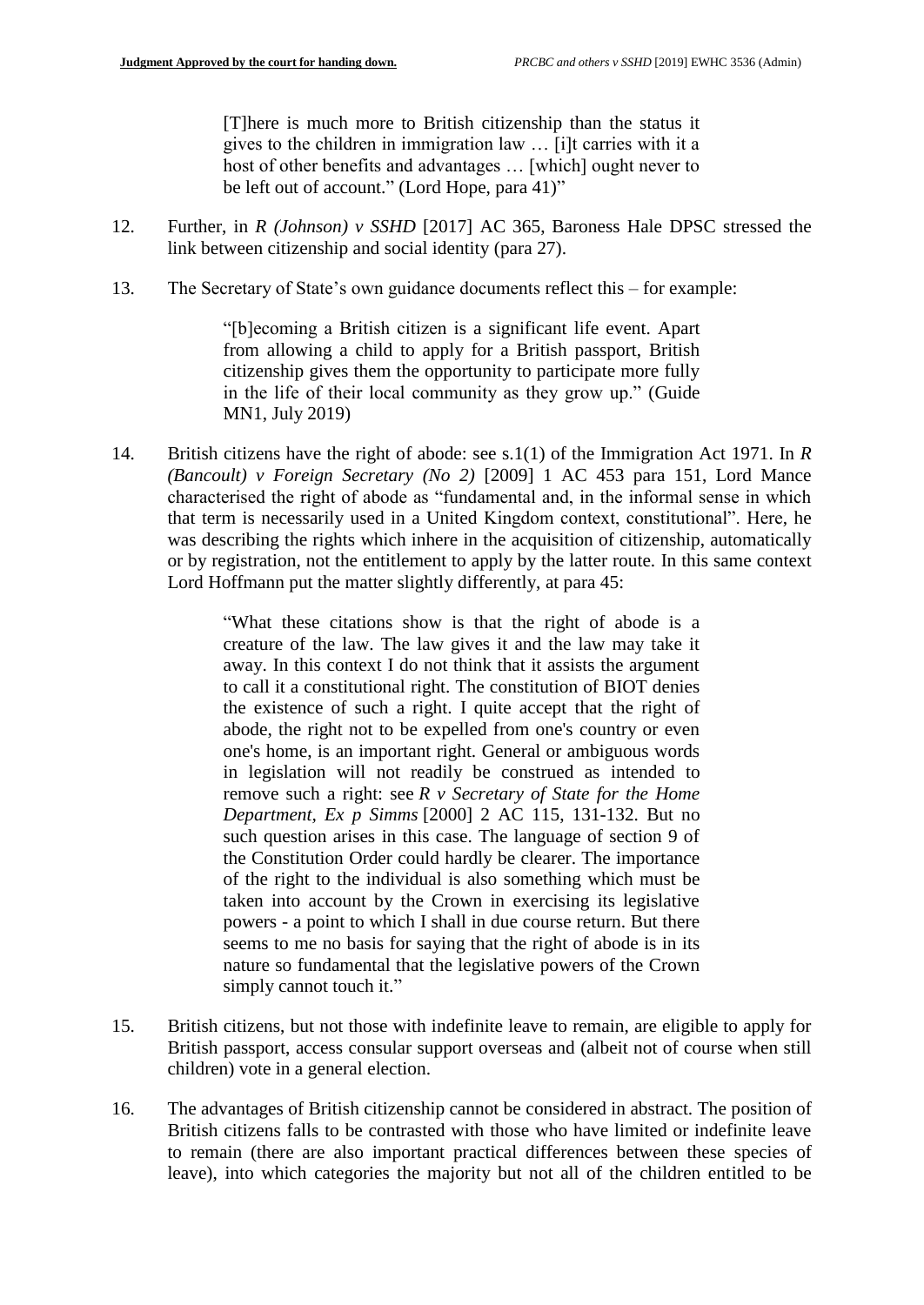registered will no doubt fall. A person with leave to remain as opposed to the right of abode cannot enter and/or remain in the UK without let or hindrance: by definition, she requires leave, and this permission may require examination by immigration officers at a port of entry or at Lunar House. The status may lapse; it may be cancelled; and individuals holding such leave are liable to be deported on conducive grounds under s.3(5)(a) of the Immigration Act 1971.

17. I have said that there are practical differences between limited and indefinite leave to remain. As matters stand, O has limited leave to remain; A does not. Although in due course they may well qualify for indefinite leave to remain, should they need it, I think that the position should be regarded as authoritatively set out by the Secretary of State's witness, Mr Richard Bartholomew, at para 19 of his witness statement (cf. para 98 of the Claimants' skeleton argument):

> "A child with valid leave to remain would be able to reside in the UK, alongside their family unit. They would have access to education, healthcare and be in a similar position to their British peers. A child with settled status [i.e. with indefinite leave] would also have the same access to higher education and funding as that of a British citizen."

18. There have been cases in this Court where children entitled to be registered under s.1 of the BNA 1981 do not have any leave to remain, limited or otherwise. They are in an obviously precarious position, and in addition to their risk of being removed or deported have limited or no access to the welfare state.

### *The Impact of the Fee*

- 19. I consider that I may take this aspect of the case very shortly because the Secretary of State does not dispute it.
- 20. First, there is a mass of evidence supporting the proposition that a significant number of children, and no doubt the majority growing up in households on low or middle incomes, could only pay the fee by those acting on their behalf being required to make unreasonable sacrifices. In this sense (see *R (UNISON) v Lord Chancellor* [2017] 3 WLR 409) the registration fee is unaffordable.
- 21. Secondly, there is an equivalent mass of evidence supporting the proposition that children born in the UK and identifying as British (A, it is true, does not yet fall into this category because she is too young, but countless others do) feel alienated, excluded, isolated, "second-best", insecure and not fully assimilated into the culture and social fabric of the UK.
- 22. Although I have reduced the Claimants' case on this important aspect into two short paragraphs, I can assure the parties that I have studied the supporting evidence respecting Mr Drabble's economical and efficient approach to it in oral argument.

### *The Defendant's Decision-Making*

23. The Secretary of State's ability to levy a registration fee which exceeds the administrative cost of processing the particular application has been in place for over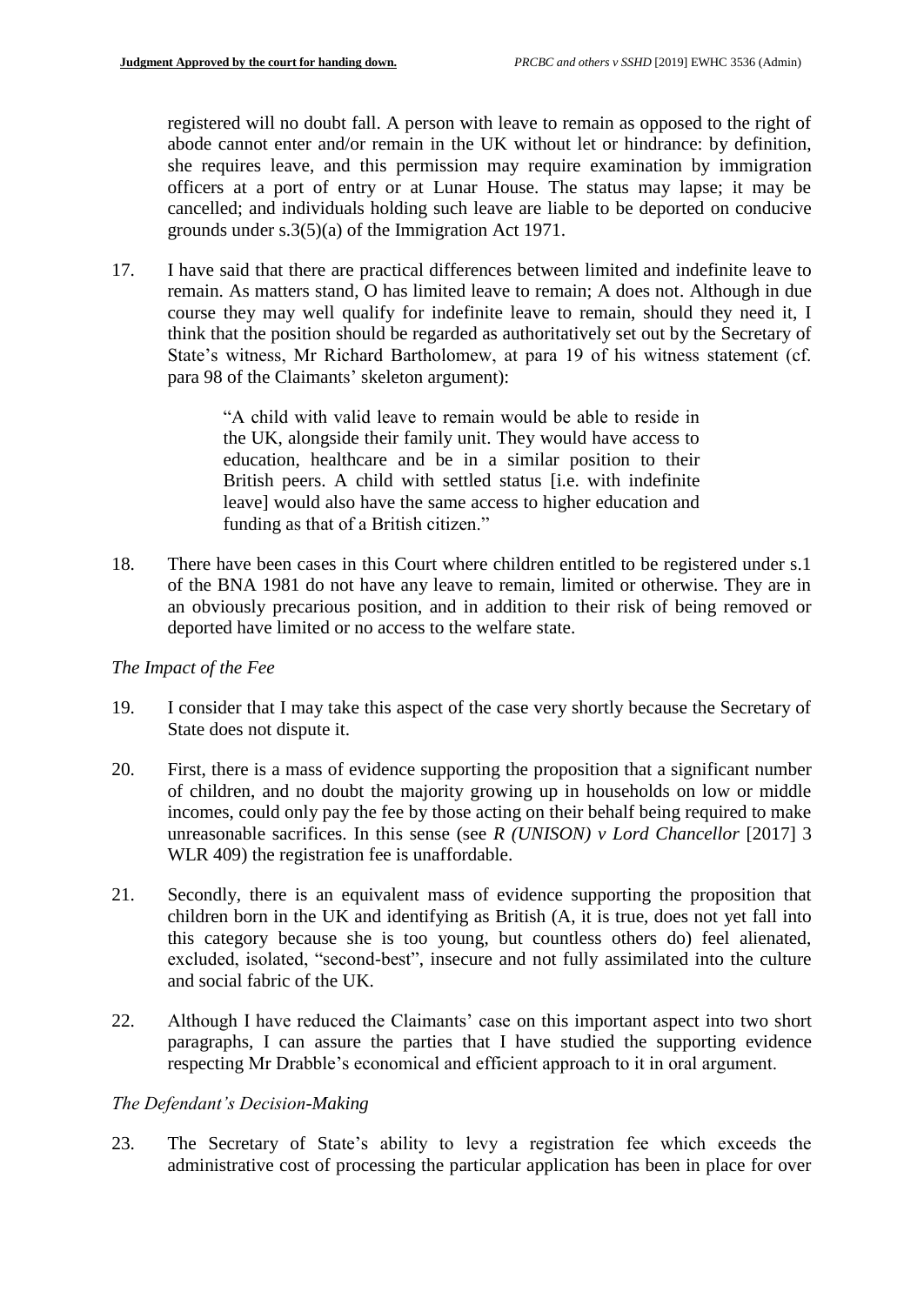twelve years, but the documentary trail goes back to November 2013 and not before. Sir James Eadie QC for the Secretary of State is entitled to submit that although the present judicial review challenge focuses on subordinate legislation made in 2018, the underlying policy is of some maturity and has not materially changed, and the Claimants have not sought (nor could they seek) to uncover too many stones. It follows that the Secretary of State's reasons for introducing this policy in 2007 or thereabouts can, at best, only be inferred.

24. In a Consultation Document entitled *Fees and Charging Immigration and Visas*, November 2013, the Secretary of State asked a number of questions directed to possible reform of the existing system. The following point was made:

> "We could simplify the fee structure, to make it easier for customers to understand what they are required to pay, but in order to generate the same amount of income this could mean that many people have to pay more, thereby cross-subsidising others that pay less."

The only question which even arguably bore on the issue of fees for registration of nationality was item 6 which asked whether "premium services should be packages together as a single product". I, however, would read the jargon "premium services" as being a reference to business visas and the like, and not to registration applications.

- 25. The response to this consultation process was published in January 2014. Unsurprisingly, the respondents did not address registration fees. The responses to question 16 – "do you think any proposals outlined above would have a disproportionate effect upon any particular group?" – were all addressed to fees for visa services.
- 26. The available documentation includes three Policy Equality Statements ("PESs"). The focus has been on the PES addressing Immigration and Nationality Fees Policy for 2016-17 but there are few material differences between them. I think that the following passages are relevant:

"Longer term … we aim to achieve self-funded status for the BIC system by 2019-20. This means that, alongside expenditure reductions, the contribution from users of the BIC system must increase [from 60%] over the next four years.

Further, we have a duty under [section 55] to have regard to a child's best interests when developing fees policy. There are fee exemptions and waivers in place which apply to children being provided with assistance from a local authority and which ensure that fees are not a disproportionate barrier to any applicant exercising their Convention rights.

[*à propos* the November 2013 Consultation] On the wider aspects of our fees policy, a key concern from respondents was around the disproportionate effect of fee increases on applicants with lower income. We maintain our view that fee levels are justified by the valuable benefits and entitlements of a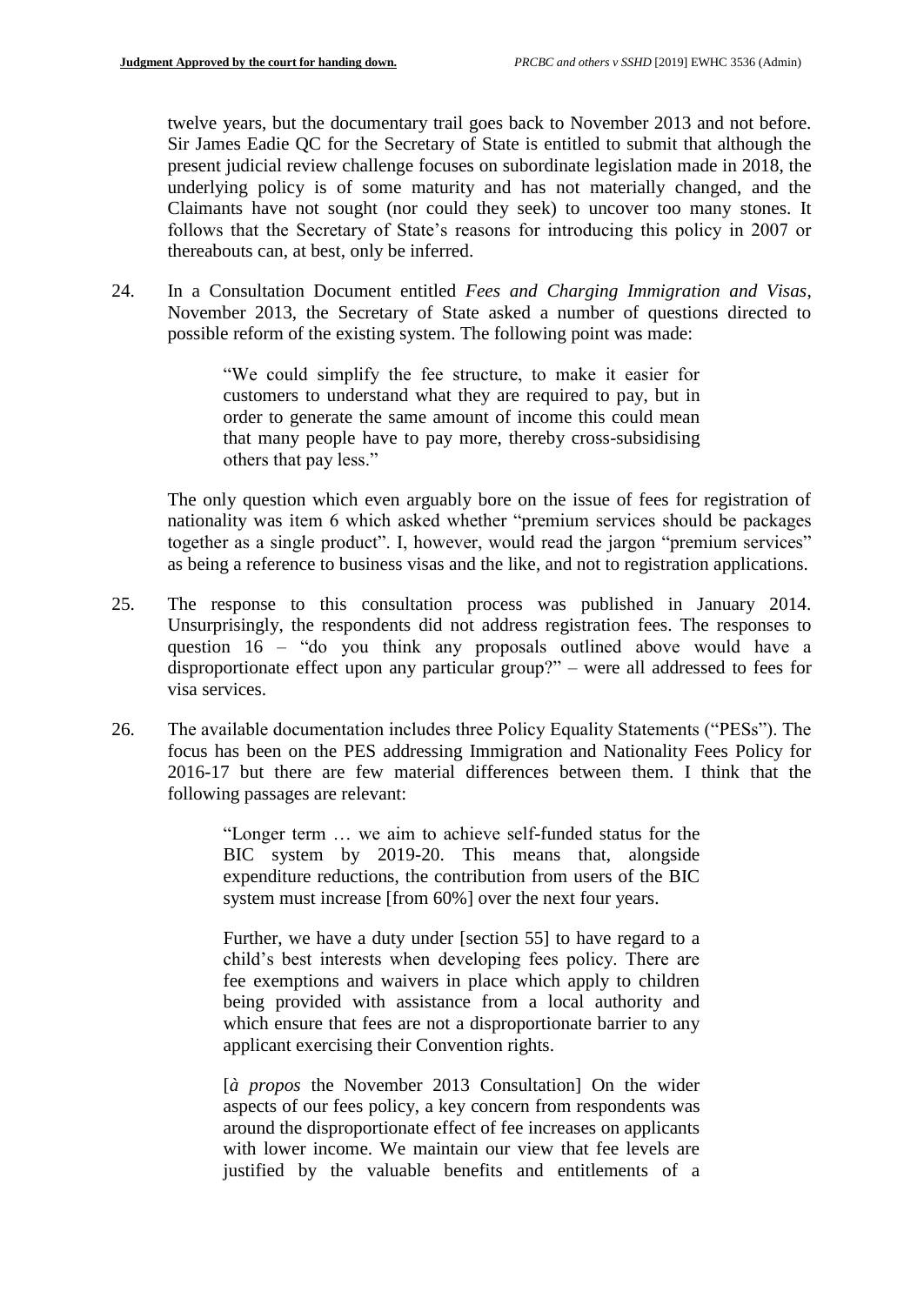successful application. We have continued to offer specific concessions for certain applicants where possible and appropriate.

This 2016-17 PES focuses on fees for statutory migrant applications made using standard services, as the costs of these must be met if an individual is to come to or remain in the UK to work, study or visit. **Since individuals can choose whether or not to use the optional premium services that the Home Office provides, or to apply for citizenship or nationality, these non-mandatory services are not included within the PES**. (emphasis supplied)

Settlement is a broad term which includes a number of application routes where a successful applicant can subsequently apply to stay indefinitely or apply for citizenship. Fees for these routes are typically higher than those for limited periods of leave because the benefits conferred to successful applicants are greater. For example a grant of indefinite leave to remain means that there is no requirement to leave the UK at any point in the future; it comes with unrestricted access to the labour market and public funds such as NHS treatment and welfare benefits.

#### Conclusion

The Home Office has given due regard to the [PSED]"

It is immediately apparent that the PES has not in fact assessed the impact of fees on nationality applications. This is borne out by the highlighted passage, and by the fact that there are no exemptions and waivers in place for other than applications for leave to enter and remain.

27. To the extent that Mr Bartholomew's witness statement adds to this picture, I draw attention to paras 18, 20 and 22(iii):

> "18. Having regard to the need to consider the best interests of a child as a primary consideration, the Home Office considers that requiring payment of a fee for child registration applications does not breach the s.55 duty or disproportionately interfere with an applicant's Convention rights. This is because the main question to be addressed is whether children as a whole, and then as individual applicants, will be adversely impacted by the policy in question. Many of the benefits of citizenship are realised in later life, such as the ability to vote, sponsor family members or take reserved employment.

> 20. As mentioned above, the Home Office considers that citizenship is not a necessary pre-requisite to enable anybody to reside in the UK and enjoy the benefits of such. It is open to those who have ties to the UK to make an application for leave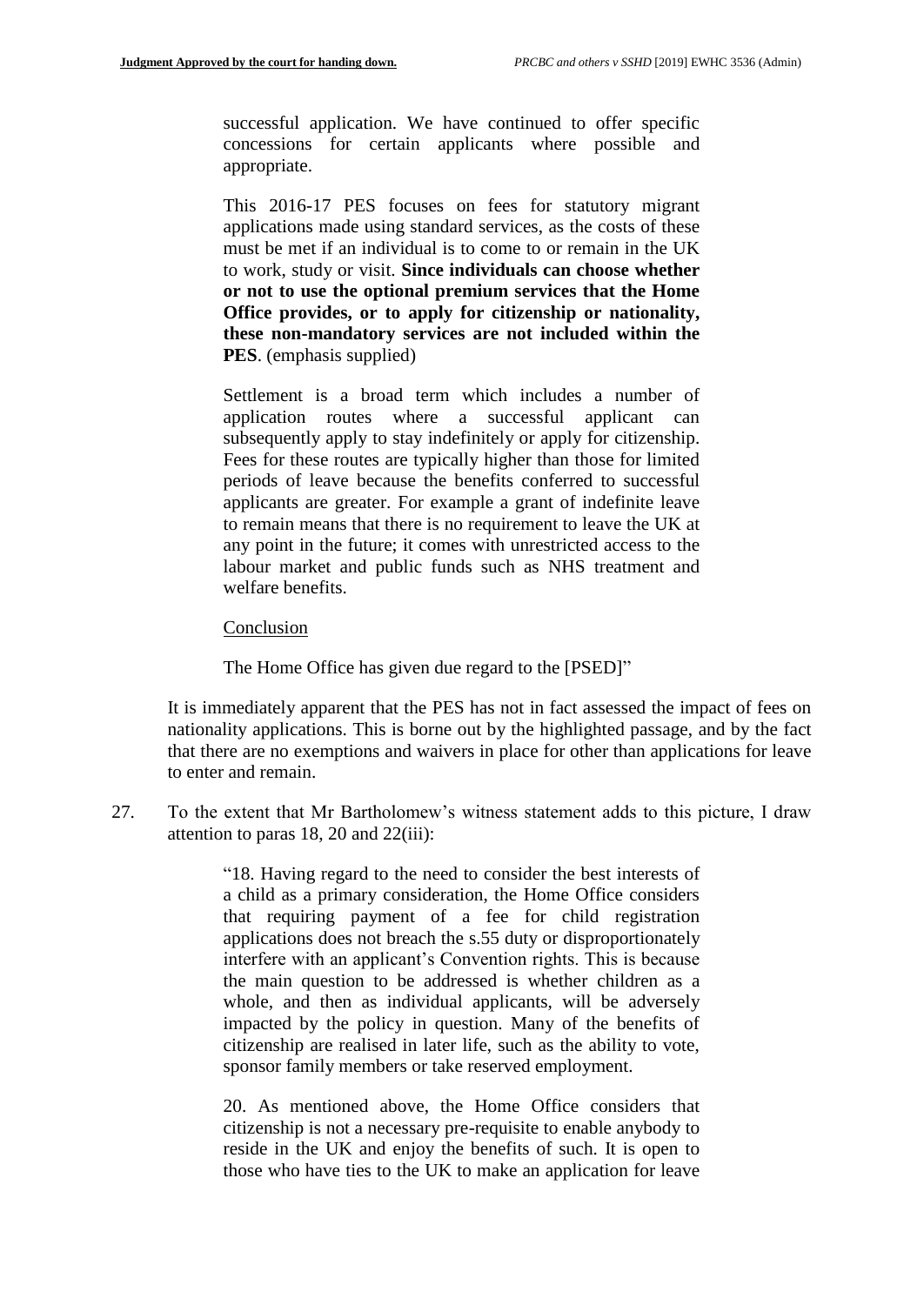to remain, and where applicable, without charge. Therefore, a grant of citizenship is not required to act in the best interests of a child.

22(iii). Any assessment of a child's best interests in this context is extremely sensitive to individual circumstances and it cannot be said as a generalisation that it is in a child's best interests to acquire British citizenship. For example, because it may be in a child's best interests to preserve links to another country."

I note that paragraph 52(d) of the Secretary of State's skeleton argument disagrees with para 22(iii) of Mr Bartholomew's witness statement.

- 28. Sir James relied heavily on the fact that Parliament has debated this very issue. In chronological order, he drew my attention to the following four debates:
	- (1) Amendment debate in the House of Lords, 21st March 2016.
	- (2) Debate in the House of Commons on the Draft Immigration Fees Order 2016 (under the affirmative resolution procedure).
	- (3) Debate in the House of Lords on the same draft Order.
	- (4) Motion of Regret in the House of Lords on the Fees Regulations 2018 (under the negative resolution procedure).
- 29. As for Item (1), Baroness Lister of Burtersett moved amendment 145A which was designed to amend s.68 of the Immigration Act 2014 in two respects: first, to limit the ability to levy fees to the cost of exercising the function; and, secondly, to enable the Secretary of State to waive the fees for children (and to require her to do so when the child applicant was being provided assistance by a local authority). Baroness Lister advanced a number of arguments, one of these being that the level of the fee was a considerable barrier to child applicants. The Minister of State (Lord Bates) replied to the proponents of the amendment with the following points: (1) the system needed to be self-funding; (2) the fees for children are already £300 lower than those for adults; (3) the cost and administrative burden of operating a system of waivers would be prohibitive; and (4) citizenship is not an absolute right, nor is it necessary in order for a person to reside in the UK and access public services.
- 30. As for item (2), a number of MPs made the argument that the level of fee was out of reach for many. The Immigration Minister responded by pointing out that the level of nationality and settlement fees reflected the considerable benefits and entitlements available to successful applicants. Further:

"Clearly, there are costs to the immigration system in processing and assessing such claims and in the ability to assert rights, so it is right that we have a system that can recover those costs. I will reflect on what [MPs] have said … It is all about that relative balance."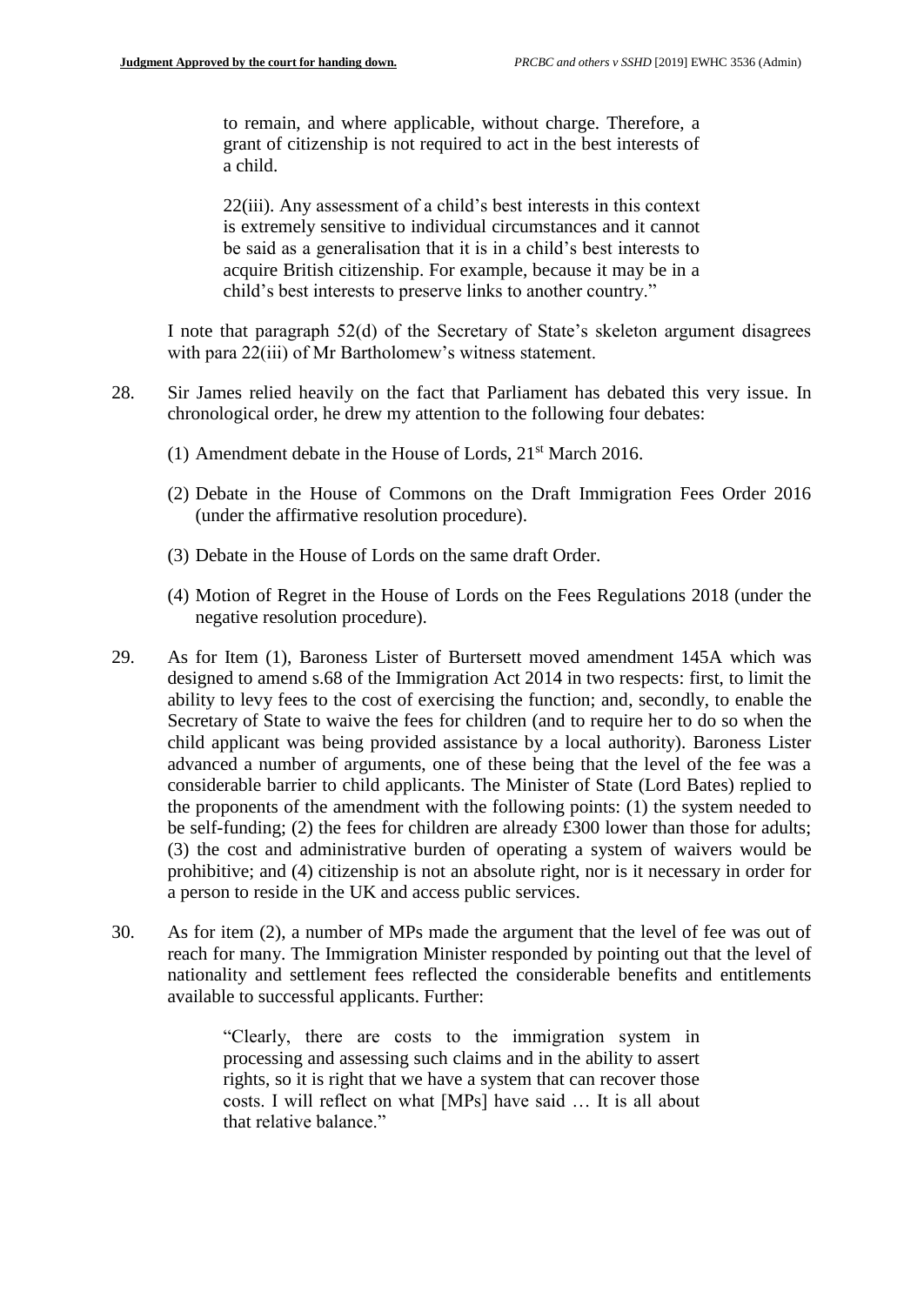- 31. As for item (3), Lord Rosser asked how the Defendant would meet its section 55 obligations in the context of immigration, asylum or nationality, and then posed a specific question about settlement. The Minister of State did not directly address the question about section 55 duties, stating that it was right that the system sought to cover the costs of processing and assessing claims, that the Defendant would never require a fee that was incompatible with the ECHR, and that there are many fee exemptions. The Government's motion was then agreed.
- 32. As for item (4), Baroness Lister proposed a Motion of Regret as regards a £39 increase in the registration fee for children to £1,012. She drew attention to the fact that "many" children born in the UK or having lived here for most of their lives have not exercised their right to register for British citizenship "because of the exorbitant fee levied". Baroness Lister then added this:

"The Motion is very modest. … It calls for two things. First, it calls for a children's best interests impact assessment of the fee level. A freedom of information request has elicited that such an assessment has never been carried out, even though, since 2009, [section 55] requires the Home Office to ensure that the children's best interests are given primary consideration in all decisions that affect them. Secondly, it calls for an independent review of fees for registering children of British citizens."

33. After a number of speeches in their Lordships' House, Baroness Manzour concluded the debate on behalf of the Government. Insofar as is material for present purposes, she said the following:

> "Parliament has explicitly to give statutory effect to that requirement [sc. the need to safeguard and promote the welfare of children] through [section 55]. As the noble Baroness, Lady Massey, said, words in statute are not enough: it is actions that matter.

…

To reset fees for child registration so that they cover just the costs associated with processing an individual application … would reduce fees to below the level that they were in 2007 and reduce the amount of funding that the Home Office has available to fund the immigration system by about £25M to £30M per annum.

…

I turn to the issue of child registration fees. Let me be clear at the outset that, far from wanting children and young people who regard this country as their home to leave the Government strongly encourage them to make appropriate applications to make their stay here lawful. The most compelling reason for this is that these children are at risk …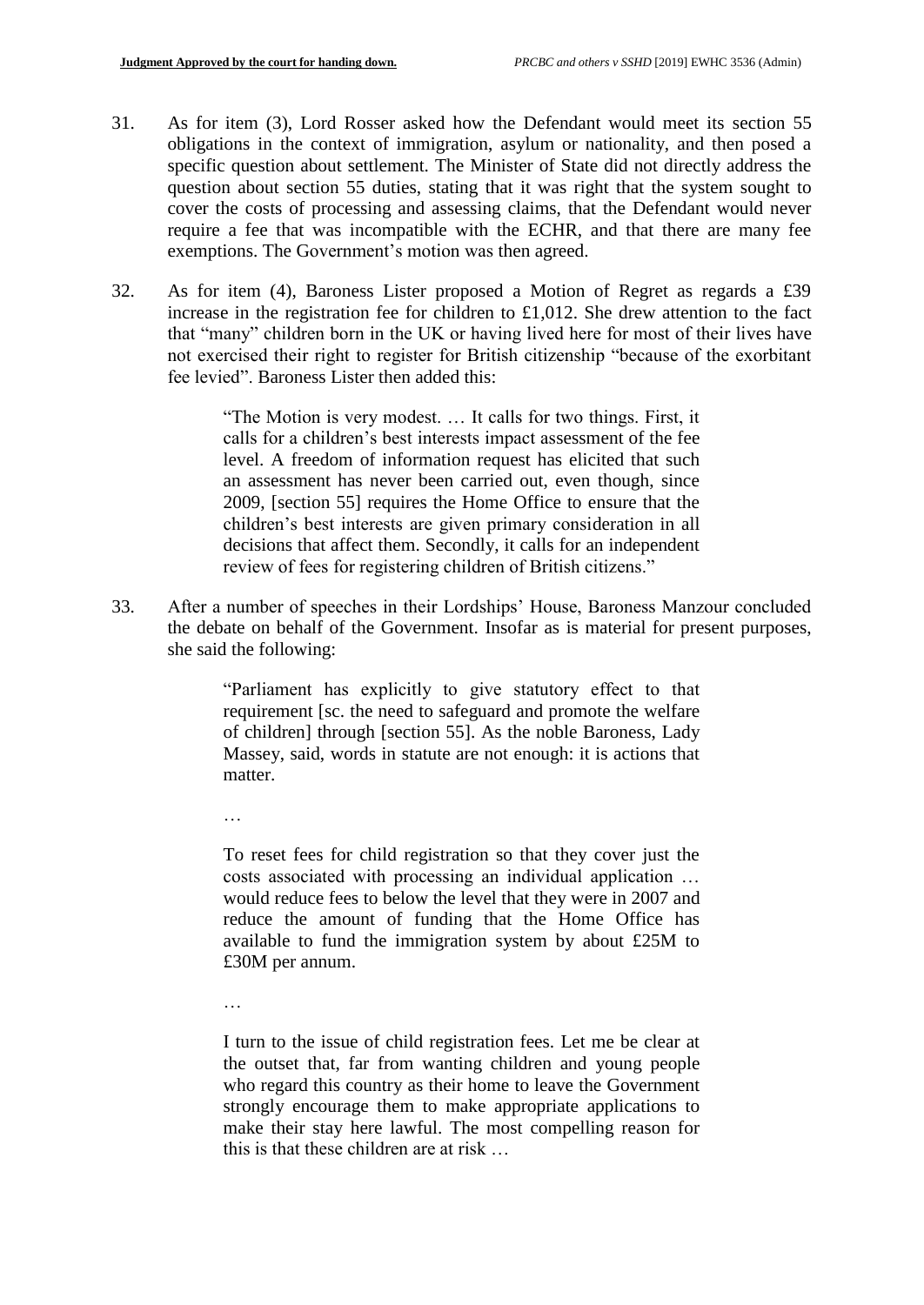…

The Home Office may grant leave to remain to a child who has lived in the UK continuously for seven years or to a young person who is over 18 but under 25 who has lived continuously in the UK for half of their life. Such leave gives the person concerned the right to live, study and work in the UK and the right, in appropriate circumstances, to receive benefits from public funds.

…

Of course, some migrants … may wish to become citizens, reflecting that they have spent most of their lives here and are committed to this country  $-$  I agree  $\ldots$  that citizenship is important as a part of civil society. That is something that we should welcome. …

However, a child will normally acquire citizenship at birth derived from his or her parents. Since 1983, it has not been automatic that a child born in the UK is British. This does not mean that we do not cater for children and their well-being. We care. Children born in the UK are indeed catered for in our immigration and nationality provisions, which are designed to take account of the fact that a child's strongest entitlement is to preserve links with his or her parents and, where they exist, with his or her country of origin.

…[O]ne reason why the Government require formal applications to be made in a designated way is so that all the factors relevant to a child's life and future can be taken into account in an appropriate and considered way. We do not provide fee waivers for citizenship, which reflects the fact that, while citizenship provides extra benefits such as the right to vote in elections and the ability to receive consular assistance while abroad, becoming a citizen is not necessary to enable individuals to live, study and work in the UK, and to be eligible for benefit of services appropriate to being a child or a young adult. The decision to become a citizen is a personal choice, and it is right that those who make that decision should pay a fee."

34. The Motion to Regret was eventually "disagreed" by ten votes.

#### *A Synopsis of the Statutory Scheme*

35. The key features of the statutory scheme have been authoritatively examined by the Court of Appeal in *Williams*, and all that is necessary is the highlighting of a limited number of points.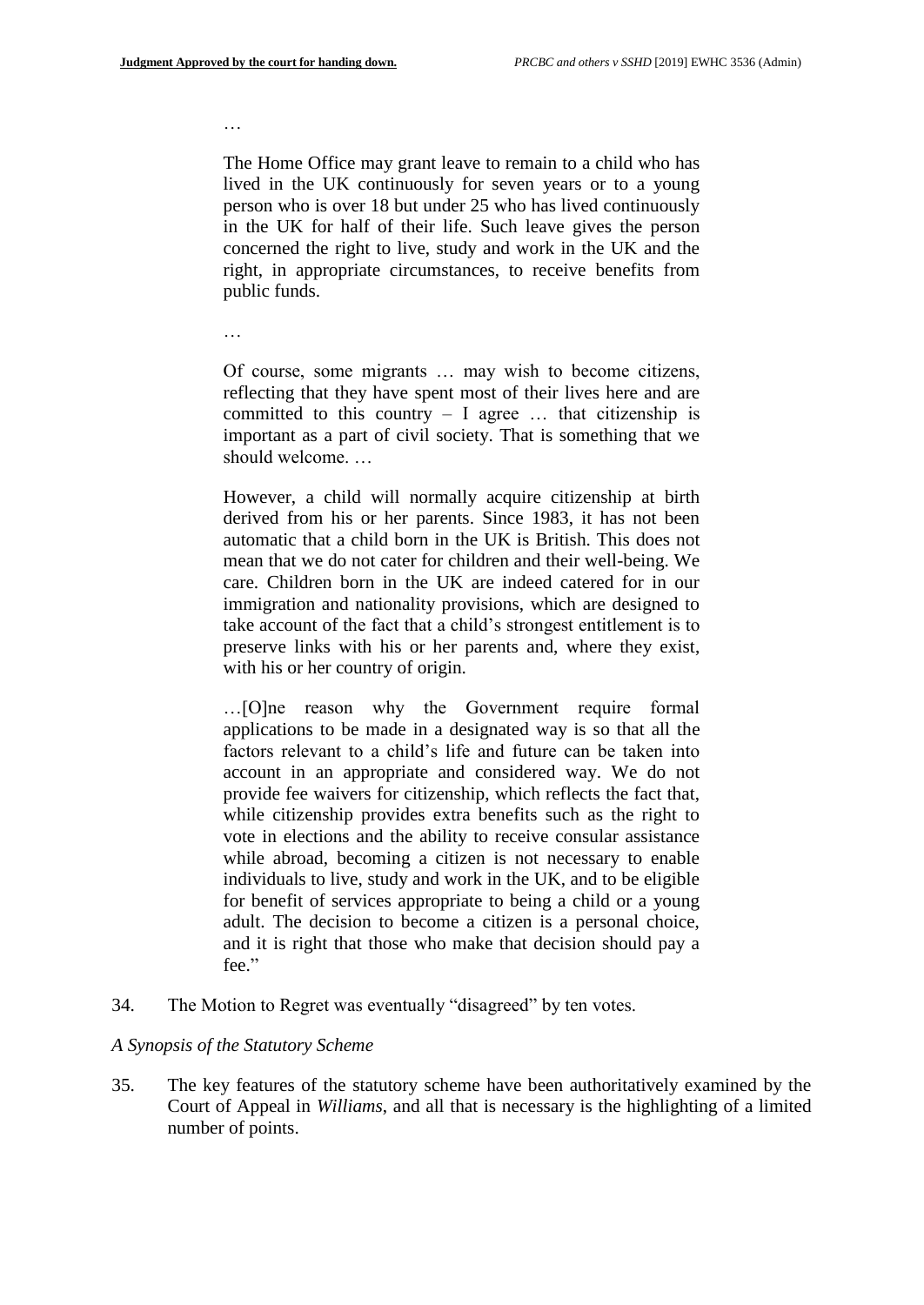- 36. Section 1(3) of the BNA 1981 provides that a person "born in the United Kingdom [who does not qualify automatically under sub-s.(1)] shall be entitled to be registered as a British citizen" if, whilst a child, (1) the person's mother or father becomes a British citizen or becomes settled, and (2) an application is made for the person's registration as a British citizen. Thus, citizenship by registration does not flow automatically; it requires an act of volition by the qualifying individual, the completion of the requisite application, and (by virtue of  $s.42A(1)$ ), payment of the prescribed fee ("a person shall not be registered [under any provision of the BNA 1981] unless any fee payable by virtue of this Act in connection with registration has been paid"). Subject to these matters, the entitlement to be registered is expressed in Hohfeldian terms in the language of "right" (see, for example, *Akinyemi v SSHD* [2017] 1 WLR 3118 at paras 19 and 22, although I am not sure that the epithet "absolute" adds anything).
- 37. Section 1(4) provides that a "person born in the United Kingdom [who does not qualify automatically under sub-s. (1)] shall be entitled on an application for his registration as a British citizen made at any time after he has attained the age of 10 years" to be registered as such as long as the person was not absent from the country for more than ninety days in each of the first ten years of life. The Secretary of State has discretion to allow applications in the case of absences for longer periods. It may be seen that this provision is not limited to child applicants.
- 38. S.3(1) provides that "[i]f while a person is a minor an application is made for his registration as a British citizen, the Secretary of State may, if he thinks fit, cause him to be registered as a British citizen". I interpret this as conferring a general discretion on the Secretary of State to register children as British citizens. In contrast with other provisions, s.3(1) is not cast in the language of entitlement.
- 39. S.3(2) provides that a person born outside the United Kingdom "shall be entitled" to be registered as such in the event that the requirements set out in sub-s.(3) are fulfilled: these vary, dependent on whether the person was born stateless, and the detail matters not.
- 40. It may be seen that the rights conferred under ss. 1(3) and 3(2) may only be exercised whilst the individual who meets the qualifying conditions is a child, and that the discretionary provision in s.3(1) is also so limited. The breadth of  $s.1(4)$  to some extent compensates for this, although an indeterminate number of individuals cannot fulfil its terms, and Baroness Lister has stated in her evidence that many individuals may face difficulties in proving the statutory conditions as they grow older and available documentation disappears. As a matter of impression, I would accept her overall sentiment, but the extent of these difficulties cannot be quantified.
- 41. As the Claimants point out, the statutory formula of "shall be entitled" features elsewhere in the BNA 1981: see ss.1(3A) and 4F, and para 3 of Schedule 2.
- 42. Mr Drabble placed particular emphasis on the last of these provisions:

"(1) A person born in the United Kingdom or a British overseas territory after commencement shall be entitled, on an application for his registration under this paragraph, to be so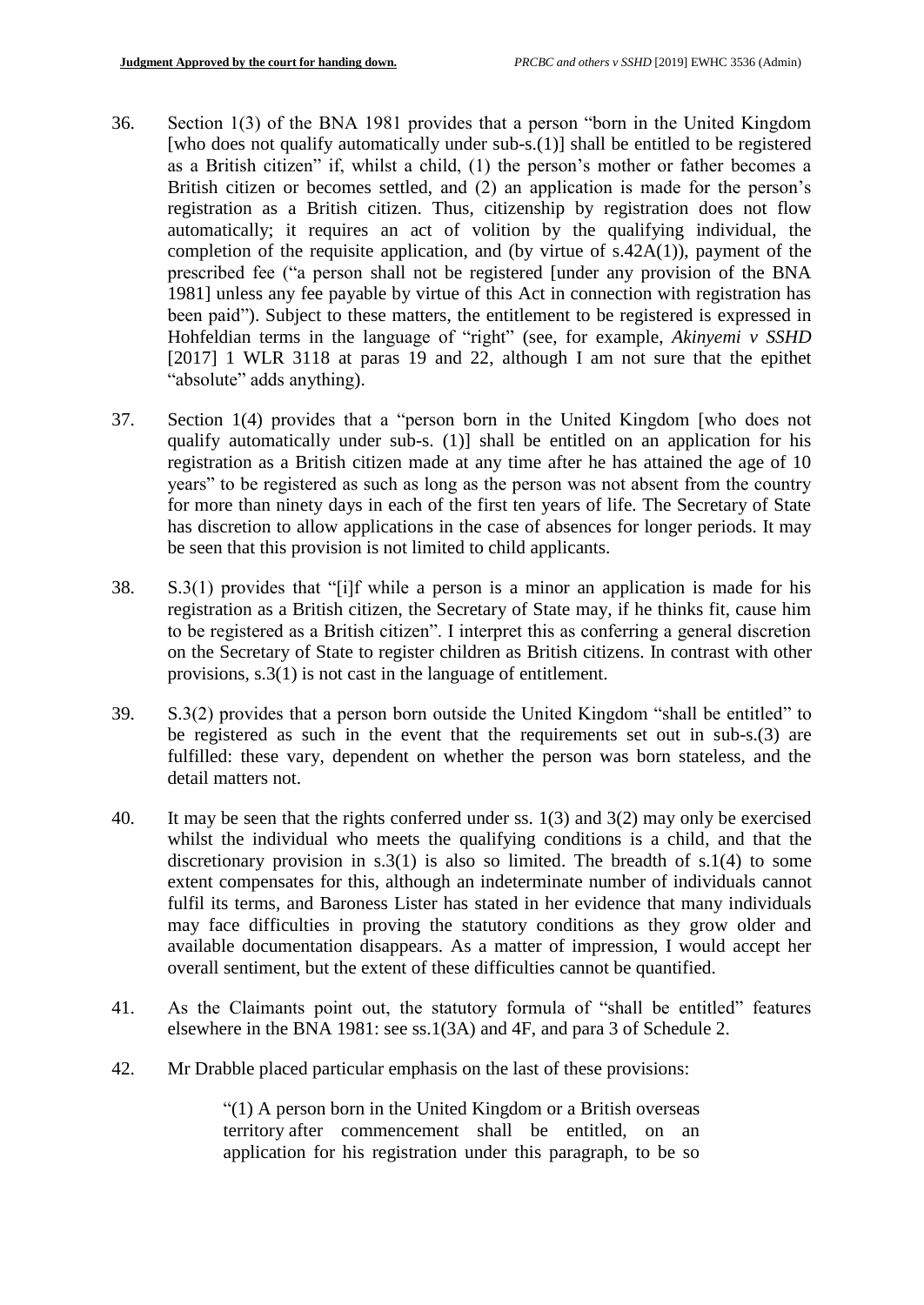registered if the following requirements are satisfied in his case, namely—

(a) that he is and always has been stateless; and

(b) that on the date of the application he was under the age of twenty-two; and

(c) that he was in the United Kingdom or a British overseas territory (no matter which) at the beginning of the period of five years ending with that date and that (subject to paragraph 6) the number of days on which he was absent from both the United Kingdom and the British overseas territories in that period does not exceed 450.

(2) A person entitled to registration under this paragraph—

(a) shall be registered under it as a British citizen if, in the period of five years mentioned in sub-paragraph (1), the number of days wholly or partly spent by him in the United Kingdom exceeds the number of days wholly or partly spent by him in the British overseas territories;

(b) in any other case, shall be registered under it as a British overseas territories citizen."

43. As the Home Office paper dated  $26<sup>th</sup>$  September 2017 makes clear, para 3 of Schedule 2 was enacted "to meet our obligations under the United Nations Convention on the Reduction of Statelessness" which was adopted in 1961. Article 1 provides:

> "A Contracting State shall grant its nationality to a person born in its territory who would otherwise be stateless. Such nationality shall be granted:

- (a) at birth, by operation of law, or
- (b) upon an application being lodged with the appropriate authority, by or on behalf of the person concerned, in the manner prescribed by the national law. Subject to the provisions of paragraph 2 of this Article, no such application may be rejected.

A Contracting State which provides for the grant of its nationality in accordance with sub-paragraph (b) may also provide for the grant of its nationality by operation of law at such age and subject to such conditions as may be prescribed by the national law."

44. At the time *Williams* was before Hickinbottom J, the Secretary of State's ability to set fees which exceeded the administrative cost attributable to the particular application was governed by s.42 of the 2004 Act. At that stage, account could be taken of the likely benefits flowing from a successful application. The Court of Appeal was aware that s.42 had been superseded by s.68 of the Immigration Act 2004, but said at para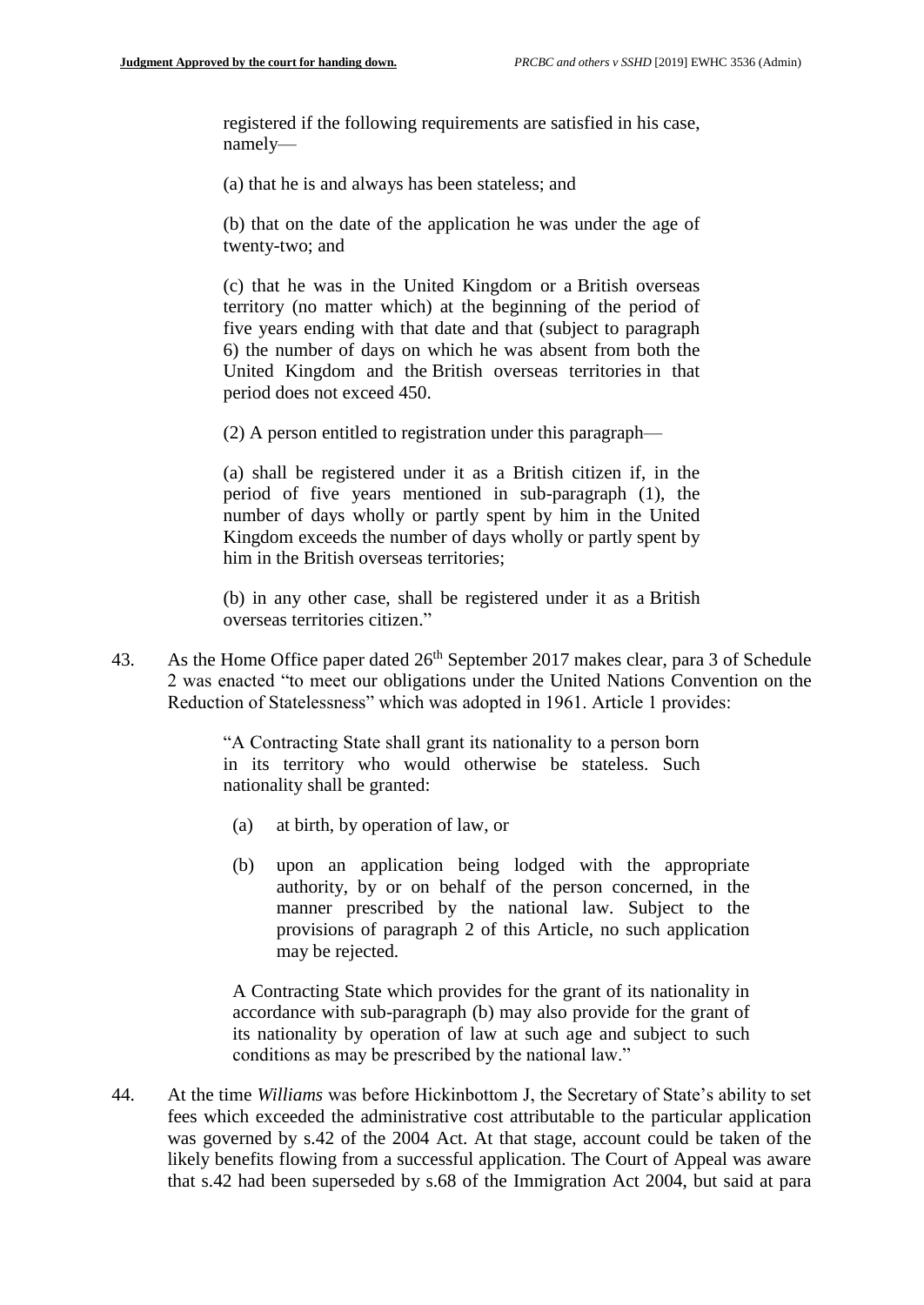26 that this provision did not require consideration. In my view, there is no material difference for present purposes between the old  $s.42(1)$  and the new  $s.68(9)$  which provides:

"(9) In setting the amount of any fee, or rate or other factor, in fees regulations, the Secretary of State may have regard only  $to$ 

(a) the costs of exercising the function;

(b) benefits that the Secretary of State thinks are likely to accrue to any person in connection with the exercise of the function;

(c) the costs of exercising any other function in connection with immigration or nationality;

(d) the promotion of economic growth;

(e) fees charged by or on behalf of governments of other countries in respect of comparable functions;

(f) any international agreement.

This is subject to section 69(5)."

- 45. S.69(5) provides that where a Fees Order stipulates a fee in a fixed amount, it must specify a maximum amount for that fee and may specify a minimum amount. There had been no analogue to this provision in the 2004 Act.
- 46. The *vires* for a Fees Order is s.68(2). The relevant Fees Order is the Immigration and Nationality (Fees) Order 2016 (SI 2016 No 177) made by the Secretary of State following the affirmative resolution procedure. Article 3 requires the Secretary of State to charge the fee specified in fees regulations "in respect of the exercise of the functions in connection with immigration and nationality that are [therein] specified". Article 10 specifies the maximum amount (see s.69(5)) for registration of nationality applications as £1,500.
- 47. The fees regulations currently in place are the Immigration and Nationality (Fees) Regulations 2018 (SI 2018 No 330) made by the Secretary of State following the negative resolution procedure, and were the subject of the Motion to Regret in the Lords. These do not materially differ from the 2017 version, save that the fee has increased. By para 19.3.1 of Schedule 8, the prescribed fee is £1,012 for a child. The Secretary of State has not exercised her power under s.68(10) of the 2014 Act to provide any exemptions, waivers or reductions in registration cases.

### *The Decision in Williams*

48. In *Williams*, the claimant, a ten-year-old boy who had been born in the United Kingdom to Jamaican parents, applied to be registered pursuant to s.1(4) on the basis of ten years' continuous residence. The relevant prescribed fee under antecedent provisions was £673. This amount could not be paid, and the application was rejected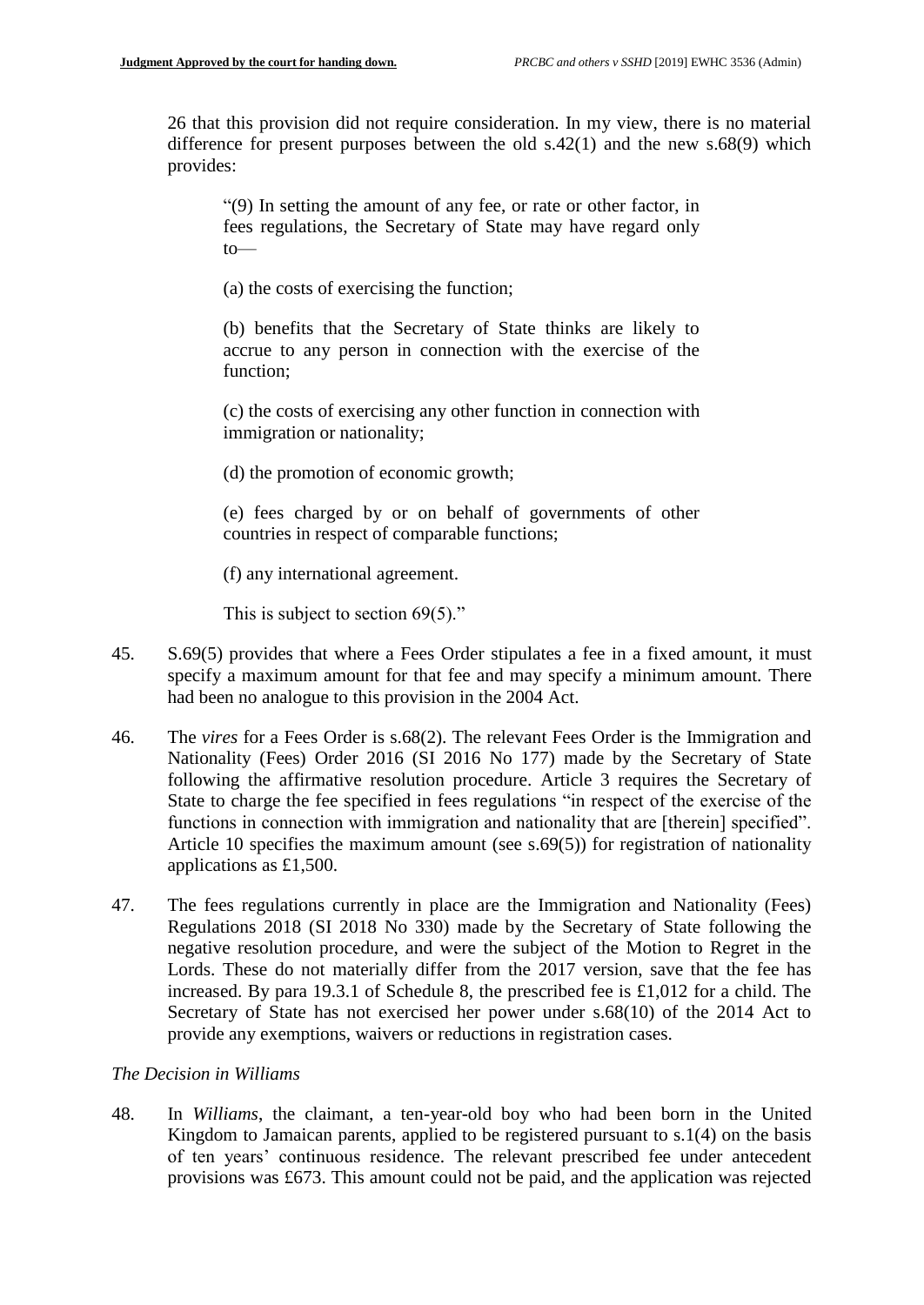on the basis that it was invalid without the fee. The issues before this Court were whether (1) the statutory scheme was *ultra vires* in that it did not include a fee exemption for applications to register British nationality by children who were in receipt of local authority assistance because of destitution, and (2) the applicant's Article 8 and/or Article 14 rights were breached. No point was taken on section 55.

- 49. I have already accepted Sir James' headline submission that the statutory scheme has not materially changed. It seems to me that my duty is to identify the *ratio* of *Williams* as precisely as I am able, and then to apply it.
- 50. Davis LJ gave the sole reasoned judgment (Underhill and Macur LJJ agreed with it). At para 16 he observed that the entitlement to registration was not automatic: it was a right to citizenship which may only be exercised on an application made. The effect of the statutory scheme was that where, as here, a fee was required, it had to be paid (para 20). The scheme itself does not permit any relaxation of that requirement although the Secretary of State's policy is to waive it to avoid a breach of the Convention (para 30).
- 51. On issue (1), the *ultra vires* ground, Davis LJ held that the actual language of the scheme was flat against the appellant (para 41). The basic point was that registration required an application, and that an application would be invalid unless accompanied by the prescribed fee. Thus, the entitlement at issue had to be read in conjunction with the entirety of the scheme that created it.
- 52. Leading Counsel for the appellant also relied on the line of authority which held that secondary legislation cannot ordinarily be used to defeat the purpose of and conflict with the relevant primary legislation: see, for example, *R v Somerset County Council, ex p Fewings* [1995] 1 All ER 513, *R v Lord Chancellor, ex p Witham* [1998] QB 575 and cf. *R v Lord Chancellor, ex p Lightfoot* [2000] QB 597. The way in which this submission was advanced was that the entitlement to be registered was a "fundamental right". Davis LJ rejected that submission at para 45 in the following terms:

"What is at root wrong with the argument in the present case is, in my view, this. There is no "fundamental" or "constitutional" right to citizenship registration for persons in the position of the appellant at all. The right is one which Parliament has chosen by statute to create and bestow, in certain specified circumstances. Those circumstances include, as one requirement, an application: which is then required to be accompanied by a fee if it is to be valid. There is nothing in the requirement of a fee to defeat the statutory purpose and intent. On the contrary, it is *part* of the statutory purpose and intent. Mr Knafler's argument, with respect, in effect simply subordinates the requirement for a fee-paid application to the other conditions required to be fulfilled if citizenship under s. 1(4) of the 1981 Act is to be granted. I can see no sufficient justification for that, having regard to the terms of the statutory scheme."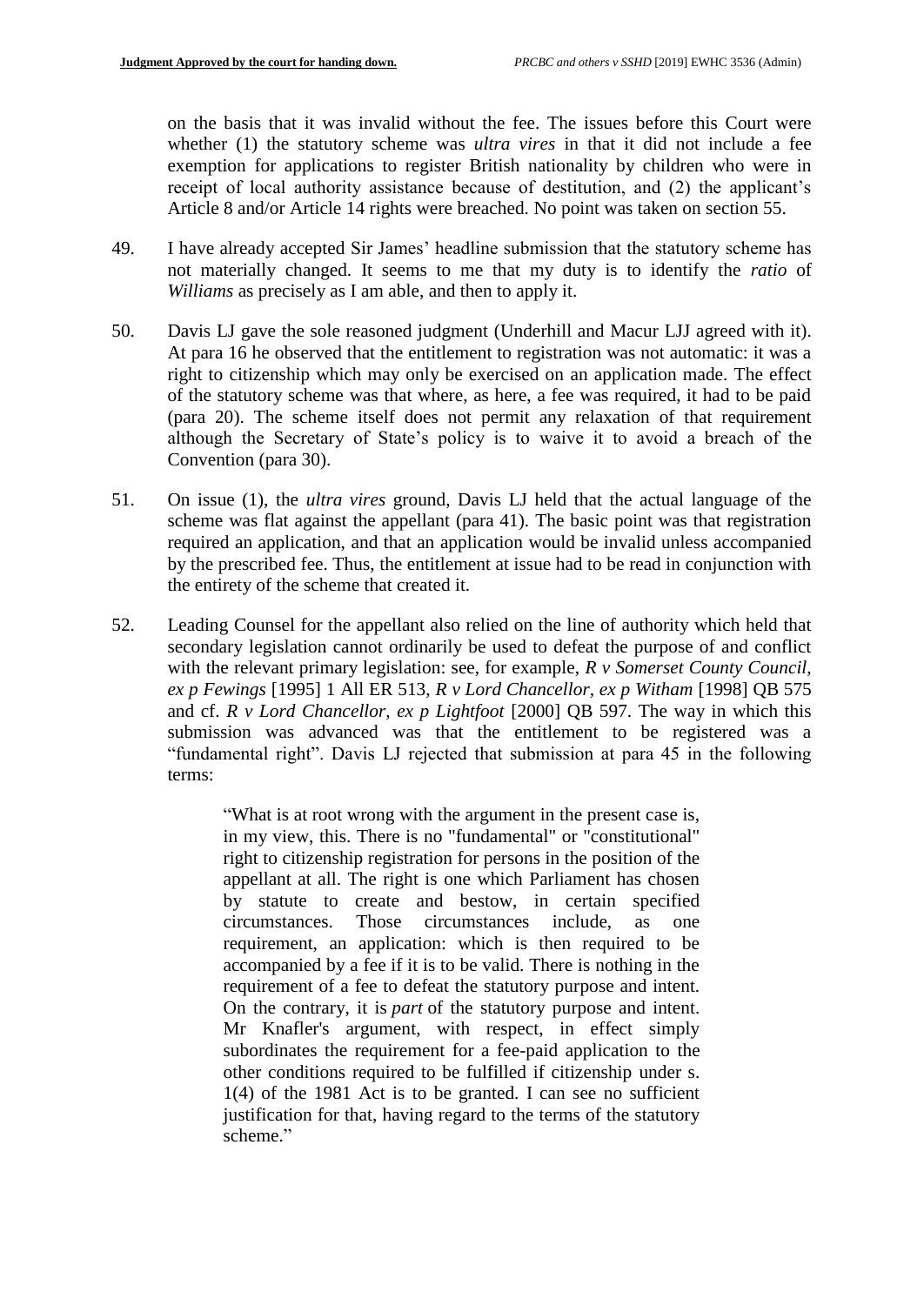53. Sir James conceded before the Court of Appeal that the Secretary of State could not set the fee at, say £1M. Under the regime now in place, a fee above £1,500 would not be lawful, but as I have said the 2004 Act and Fees Order made under it was without limit. At paras 49 and 50 Davis LJ said this:

> "49. … But it [Sir James' concession] has implications: for it can be said that that connotes that the Secretary of State's powers to include or exclude exemptions and waivers are indeed not unfettered; and that she therefore cannot make regulations which will in practice make it impossible for applicants to succeed in their applications for citizenship. That, then, would lend support to Mr Knafler's overall argument, based on cases such as *ex parte Fewings* and *ex parte Witham*: that the power to make regulations under the statutory scheme cannot be exercised in such a way as to frustrate or defeat applicants (a fortiori, child applicants) who are destitute and unable to pay the required fee.

> 50. I do see the point here. But in my view – and really for the reasons I have already set out  $-$  it does not gain traction, given the statutory wording. Furthermore, the concession on behalf of the Secretary of State has to be assessed in the light of the following:

> (1) it is to be taken as a given that the Secretary of State's powers are to be exercised in good faith and not arbitrarily;

> (2) s. 42(1) of the 2004 Act in terms requires that the amount of fees, which may exceed the administrative costs, should reflect the benefits to the individual estimated as likely to accrue; and

> (3) the amount of fees required can only be exacted after prior scrutiny of both Houses of Parliament."

- 54. I read the second sentence of para 50 as containing the Court of Appeal's first reason for rejecting the submission on impossibility: viz. the wording of the statutory scheme, and an implied reference back to para 45. I read the remainder of para 50 as containing the Court of Appeal's second reason: it is also part of the *ratio*. The existence of a ceiling set at £1,500 lends force to Sir James' submission that the second reason is now less important, and that it may be giving a Parliamentary steer as to the level of fee which may be appropriate.
- 55. Finally, at para 51 of his judgment Davis LJ set out further reasons for holding that the imposition of the registration fee at the level in question was *intra vires*. Specifically:

"Moreover, there is this additional, and in my view important, consideration. As Hickinbottom J pointed out, children in a position similar to that of the appellant are most likely first to have become entitled (if it would not be reasonable to expect them to leave the United Kingdom) to a grant of leave to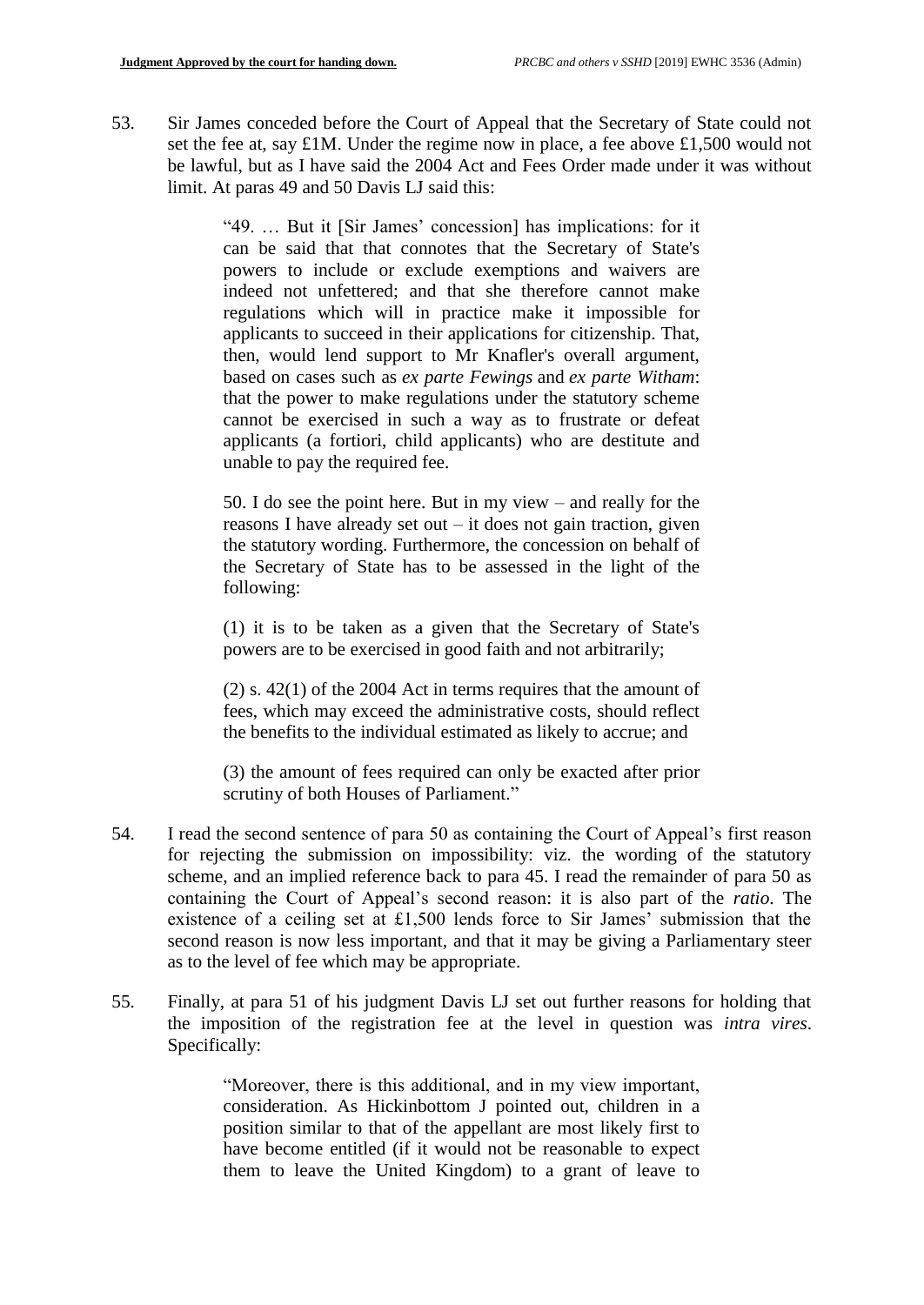remain under paragraph 276ADE of the Immigration Rules. If that is so, then most likely the child's parents will also be granted leave to remain, with a right of work; and so will not be destitute when the child attains the age of 10. That, I accept, will not always be so. But even then, and importantly, the prospective entitlement to registration as a British citizen is not lost. It remains. As Hickinbottom J put it:

"The requirement for payment of a fee for those children in receipt of local authority assistance is therefore more akin to a postponement of the ability to register."

I agree. Moreover such a consideration would extend generally to those unable, at a given moment in time, to pay the required fee for a citizenship application by reason of destitution. Destitution is not, after all, to be assumed to be a permanent state. Further, there may be the possibility of a gift or loan from other family members or well wishers. It is also relevant that the mandatory requirement of a fee for s. 1(4) applications has not, on the evidence, precluded any very significant number of applicants wishing to apply from so applying. Moreover, in any residual case (which perhaps may be hard to envisage in practice) there is the concession of the Secretary of State that she would be bound on an application for citizenship registration not to require payment of the fee if an interference with an individual's Article 8 rights otherwise would be involved."

- 56. For present purposes I think that it is sufficient to say that, although all of Davis LJ's reasons are expressed in cumulative terms, the *ratio* of the case includes what I am calling his first reason, the language of the statutory scheme. This by itself would have led the Court of Appeal to hold that the scheme was *intra vires* and to dismiss the appeal. The second and third reasons were deployed to fortify the first; by themselves, they would not have been conclusive.
- 57. I must not leave *Williams* without noting that Leading Counsel for the Appellant advanced submissions directed to the best interests of the child and the advantages which citizenship can confer (para 47). The evidence available to him was far less extensive than the copious materials placed before me, and these submissions were not put forward under the rubric of section 55.
- 58. I now turn to address the Claimants' Grounds.

### *Ground 1*

- 59. At this stage I must set out the essential steps of Mr Drabble's powerful and sustained argument.
- 60. His point of departure was that the whole scheme of the BNA 1981 confers, insofar as is material for present purposes, a series of entitlements to be registered subject to the fulfilment of specified conditions. One of these conditions is that the prescribed fee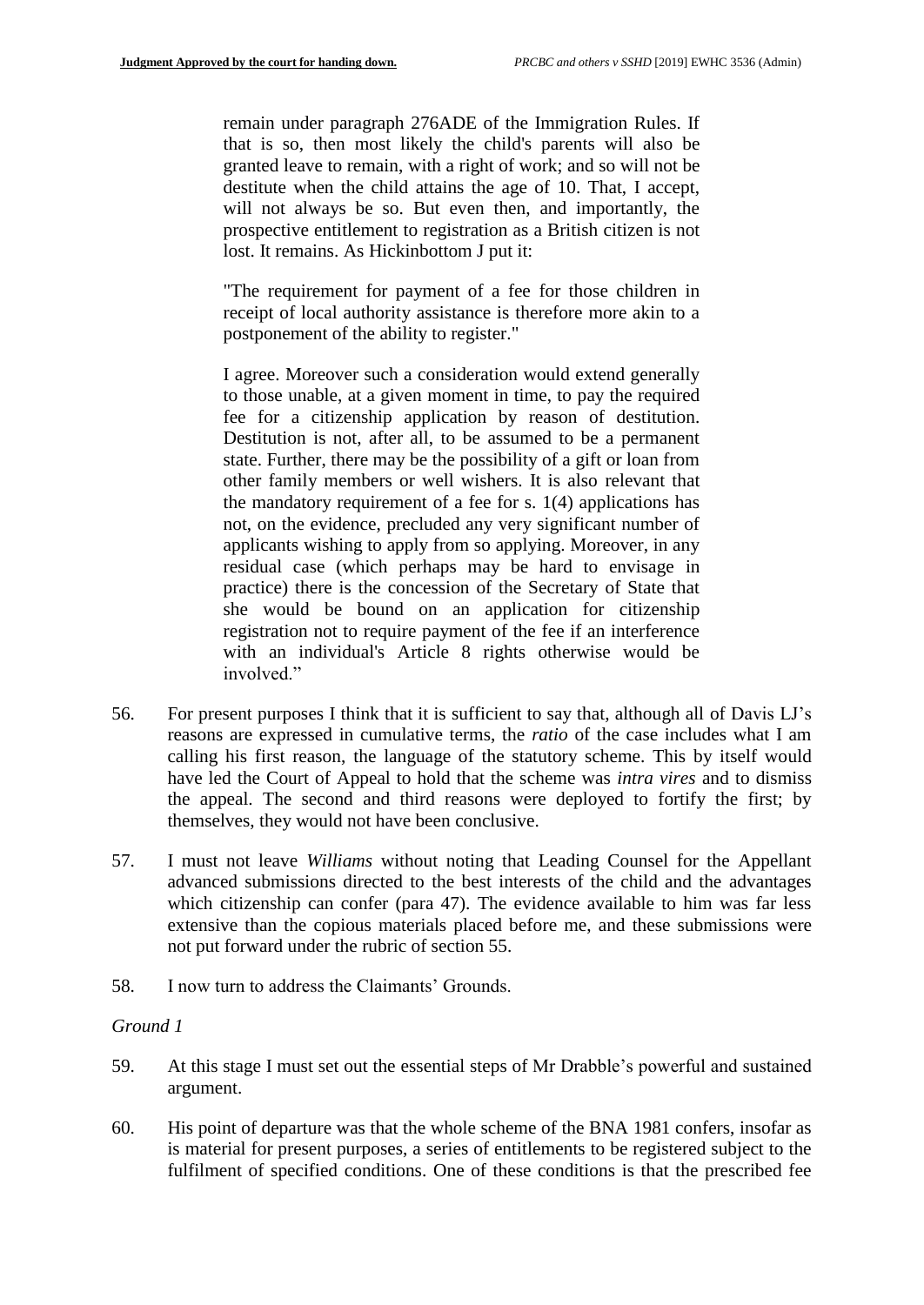must be paid. However, the setting of the fee cannot be such that the very entitlements the Act confers are rendered in practical terms nugatory.

- 61. Mr Drabble accepted that the rights in question were not "fundamental" or "constitutional" in the sense explained in the line of cases beginning with *Raymond v Honey* [1982] AC 1. However, these are undeniably important rights to which the principle of legality applies (see, for example, Lord Hoffmann in *Bancoult*, cited at §14 above). The submission is buttressed by the additional consideration, not drawn to the Court of Appeal's attention in that case, that para 3 Schedule 2 was enacted to give effect to an international treaty obligation.
- 62. In *Williams* the case was advanced on the basis of impossibility. The Court of Appeal was therefore required to address the case on that premise. However, impossibility is not the relevant test. It probably was not at the time *Williams* was decided (see, for example, *R v Social Security Secretary, ex parte JCWI* [1997] 1 WLR 275), but the position has been definitively set forth by the Supreme Court in *UNISON* which was not available in February 2017 when the Court of Appeal handed down judgment. I will be returning to this, but the test in a nutshell is one of affordability.
- 63. Paras 45 and 49 of *Williams* must be read in the light of this subsequent Supreme Court authority. The reasoning in these paragraphs, predicated as it is on the concept of impossibility, cannot stand (and see also para 79(iii) of Hickinbottom J's judgment on the same theme). If one were notionally to substitute the concept of affordability for impossibility, it may readily be seen that in real and practical terms the imposition of a registration fee at so high a level has the effect of frustrating the exercise of the right. Although as a matter of language the fee is within the scope of the scheme, the principle of legality impels a different conclusion.
- 64. The principle of legality operates because s.68(9) is general and undifferentiated in its terms. This is the case either because the sub-section applies across the board to all immigration and nationality contexts, and is not confined to registration of nationality, or because it does not contain a specific power to set a fee which is unaffordable in practice.
- 65. So that Mr Drabble's argument is fully appreciated, I consider that it is necessary to dwell on just two authorities.
- 66. In *JCWI*, asylum applicants had a right of appeal after their claims had been adversely determined by the Secretary of State (see the Asylum and Immigration Appeals Act 1993 which introduced a right of appeal for asylum applicants) but under a different statutory scheme their welfare benefits were effectively removed pending the hearing of their appeals. The Court of Appeal, by a majority, held that the principle in *Raymond v Honey*, as applied in *R v SSHD, ex parte Leech* [1994] QB 198 to what were explicitly characterised as "principles of fundamental importance", was also apt to accommodate cases where the right in question was not caught by the terms of *Leech* but was conferred by statute. As Simon Brown LJ put it (at 292E-H):

"After all, the 1993 Act confers on asylum seekers fuller rights than they had ever previously enjoyed, the right of appeal in particular. And yet these Regulations for some genuine asylum seekers at least must now be regarded as rendering these rights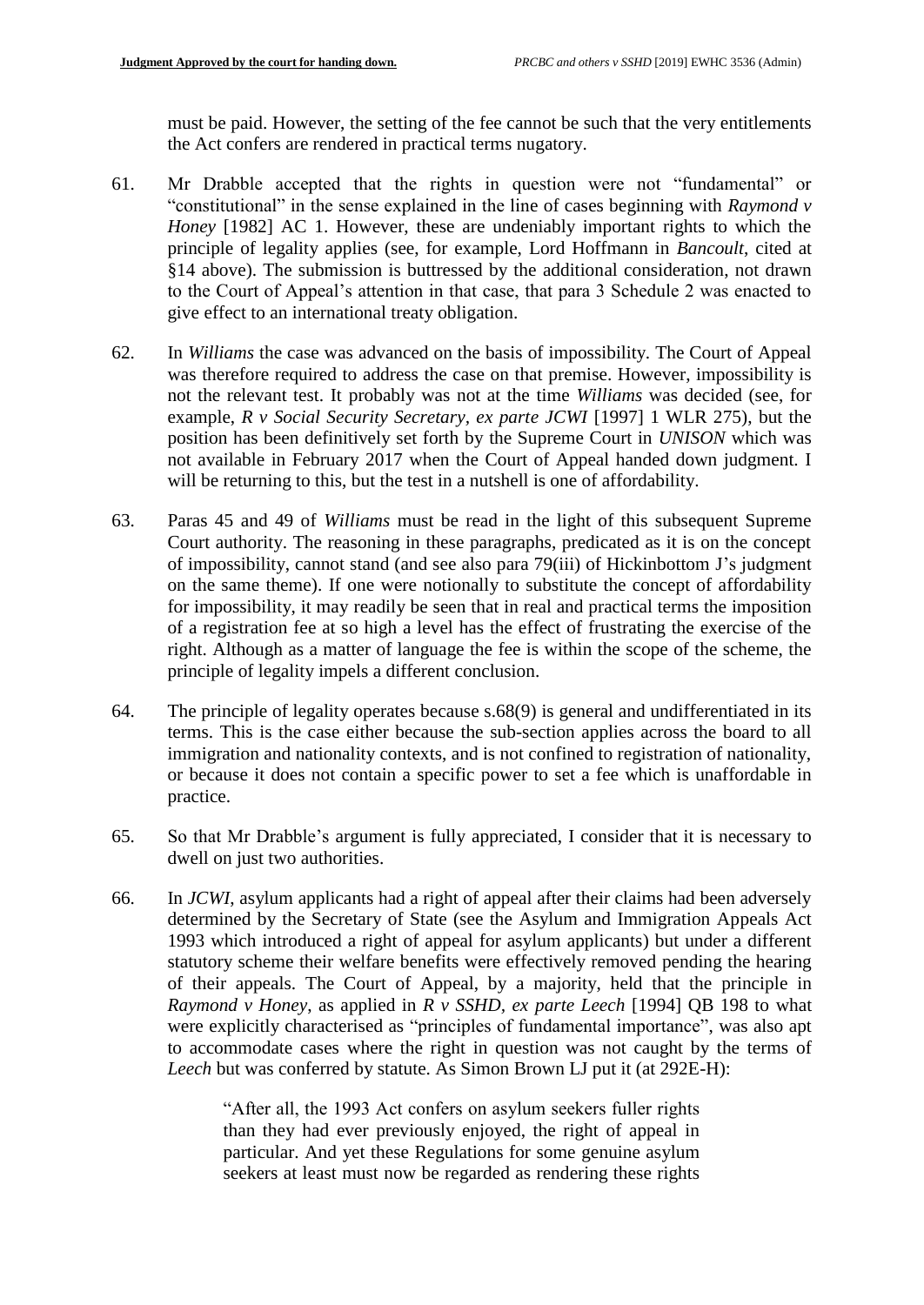nugatory. Either that, or the Regulations necessarily contemplate for some a life so destitute that to my mind no civilised nation can tolerate it. So basic are the human rights here at issue that it cannot be necessary to resort to the European Convention of Human Rights to take note of their violation. Nearly 200 years ago Lord Ellenborough, C.J. in *R v Inhabitants of Eastbourne* (1803) 4 East 103 said this:

"As to there being no obligation for maintaining poor foreigners before the statutes ascertaining the different methods of acquiring settlements, the law of humanity, which is anterior to all positive laws, obliges us to afford them relief, to save them from starving."

True, no obligation arises under Article 24 of the 1951 Convention until asylum seekers are recognised as refugees. But that is not to say that up to that point their fundamental needs can properly be ignored. I do not accept they can. Rather I would hold it unlawful to alter the benefit regime so drastically as must inevitably not merely prejudice, but on occasion defeat, the statutory right of asylum seekers to claim refugee status."

- 67. Mr Drabble draws, I think, three propositions from these passages. First, the relevant power may not be exercised in a manner which renders *statutory* rights nugatory. The right in question does not have to be "fundamental". Mr Drabble glossed this slightly to the extent that the right in question must be "important", reflecting the language of Lord Hoffmann in *Bancoult*. Secondly, the test is not as high as "impossible of exercise" but "prejudice [and] on occasion defeat". Thirdly, the statutory right to appeal (which was being frustrated) was not the same as refugee status itself, but the former could not be envisaged without reference to the latter. In my opinion, applicants to be registered under the relevant provisions of the BNA 1981 may well be in a stronger position because the registration provisions are easier to satisfy than refugee status, subject always to the objective criteria being met.
- 68. I would add that had the issue in *JCWI* been a requirement in the nature of a precondition that the notice of appeal to the tribunal be accompanied by an unaffordable fee, the Court of Appeal would surely have come to the same conclusion, effectively for the same reasons.
- 69. In *UNISON*, the right at issue was the fundamental one of access to justice. That being so:

"In order for the fees to be lawful, they have to be set at a level that everyone can afford, taking into account the availability of full or partial remission." (per Lord Reed JSC at para 91)

70. The evidence before the Supreme Court was that "a significant number of people who would otherwise have brought claims have found the fees to be unaffordable" (*ibid.*). The test outlined by Lord Reed JSC was as follows (para 93):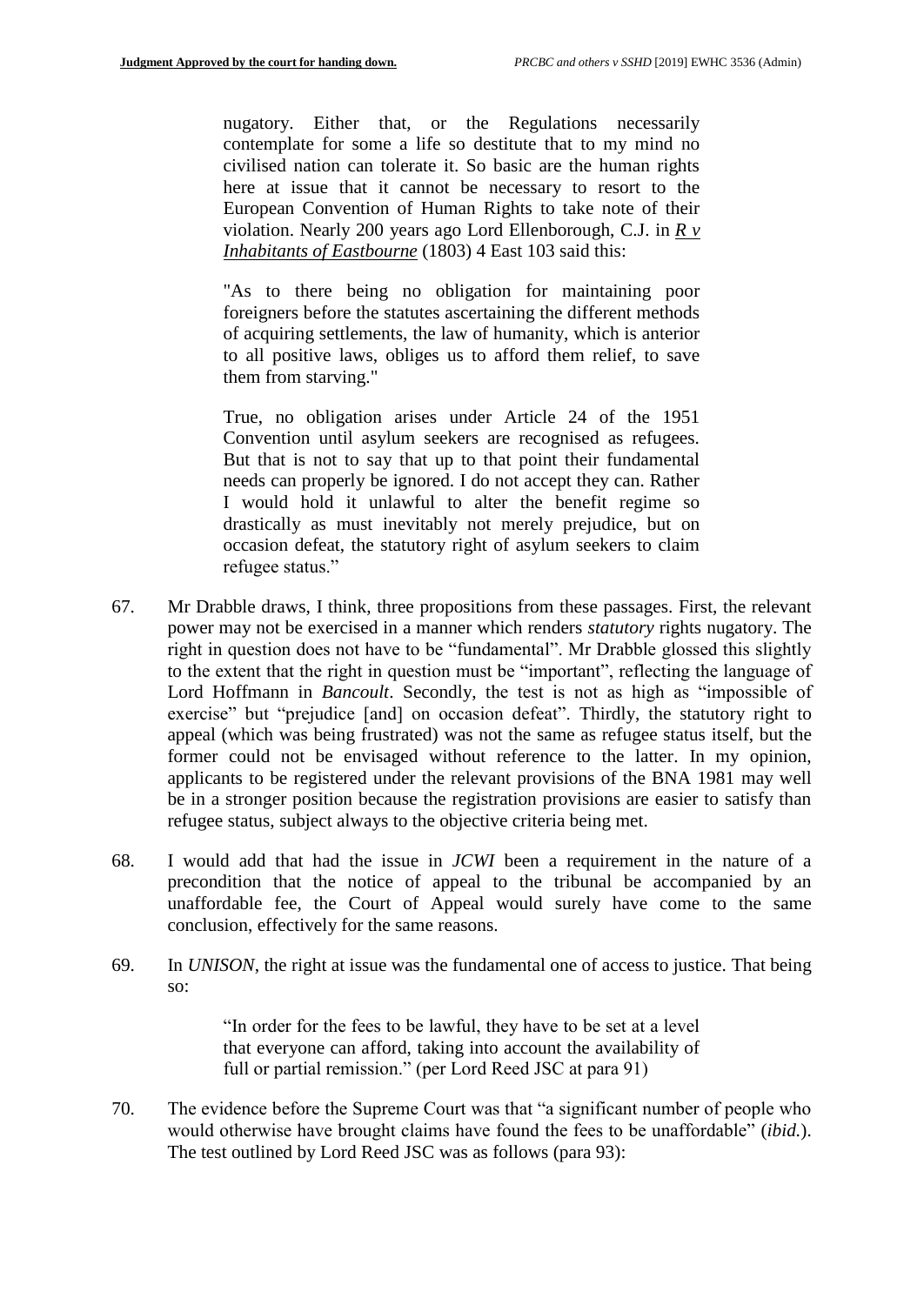"The question whether fees effectively prevent access to justice must be decided according to the likely impact of the fees on behaviour in the real world. Fees must therefore be affordable not in a theoretical sense, but in the sense that they can *reasonably* be afforded. Where households on low to middle incomes can only afford fees by sacrificing the ordinary and reasonable expenditure required to maintain what would generally be regarded as an acceptable standard of living, the fees cannot be regarded as affordable."

- 71. Mr Drabble submitted that this criterion is directly applicable, and that the evidence before me demonstrates that a sufficient number of child applicants find the registration fee unaffordable. He also pointed out that the Supreme Court expressly considered *JCWI* (para 103), although Lord Reed JSC observed that it added nothing to the primary submission.
- 72. My only observation about *UNISON* is that I do not think that it necessarily follows that in a case such as the present which does not involve fundamental rights, the Secretary of State would be acting unlawfully unless each and every child applicant could afford the registration fee. However, I appreciate the force of the contention that even with a slightly different test tailored to address important statutory rights the Claimants have demonstrated that a fee as high as £1,012 is unaffordable.
- 73. I have set out Mr Drabble's submissions in some detail but with limited comment. In my opinion, the case he is advancing is significantly different from that put forward in *Williams*; and the evidence before me is certainly more comprehensive. *Williams*, after all, was only about the individual child claimant; here, I am asked to consider the position of many thousands of children.
- 74. In my judgment, Ground 1 must be decided on the following very narrow basis. I am not being presented with a blank slate. One of the bases for the decision in *Williams* was that the statutory scheme was clear in its wording, and that the principle of legality was either not in play at all or was not violated. Mr Drabble's submission that *Williams* cannot stand alongside *UNISON* must be assessed in line with the principles expounded by Oliver J in *Midland Bank v Hett, Stubbs & Kemp* [1979] Ch. 384 at p.417F-G:

"It is  $-$  as I have said recently  $-$  certainly no part of the function of a puisne judge to criticise decisions of higher courts and I do not venture to do so. He does, however, have to analyse their effect and the effect upon them of general doctrines subsequently established by yet higher courts. The question I am called up to answer is whether [House of Lords authority] … so destroys the only reasoning upon which [Court of Appeal] authority rested and has since stood that I can no longer be bound, or indeed entitled, to follow it and I must apply what I conceive to be the overriding principle."

75. There are judicial statements to broadly similar effect in *Re Hodson's Settlement* [1938] 1 Ch 916 per Farwell J at p.923: "So far as I am concerned, I have here a decision of the Court of Appeal which in my view decides the problem which I am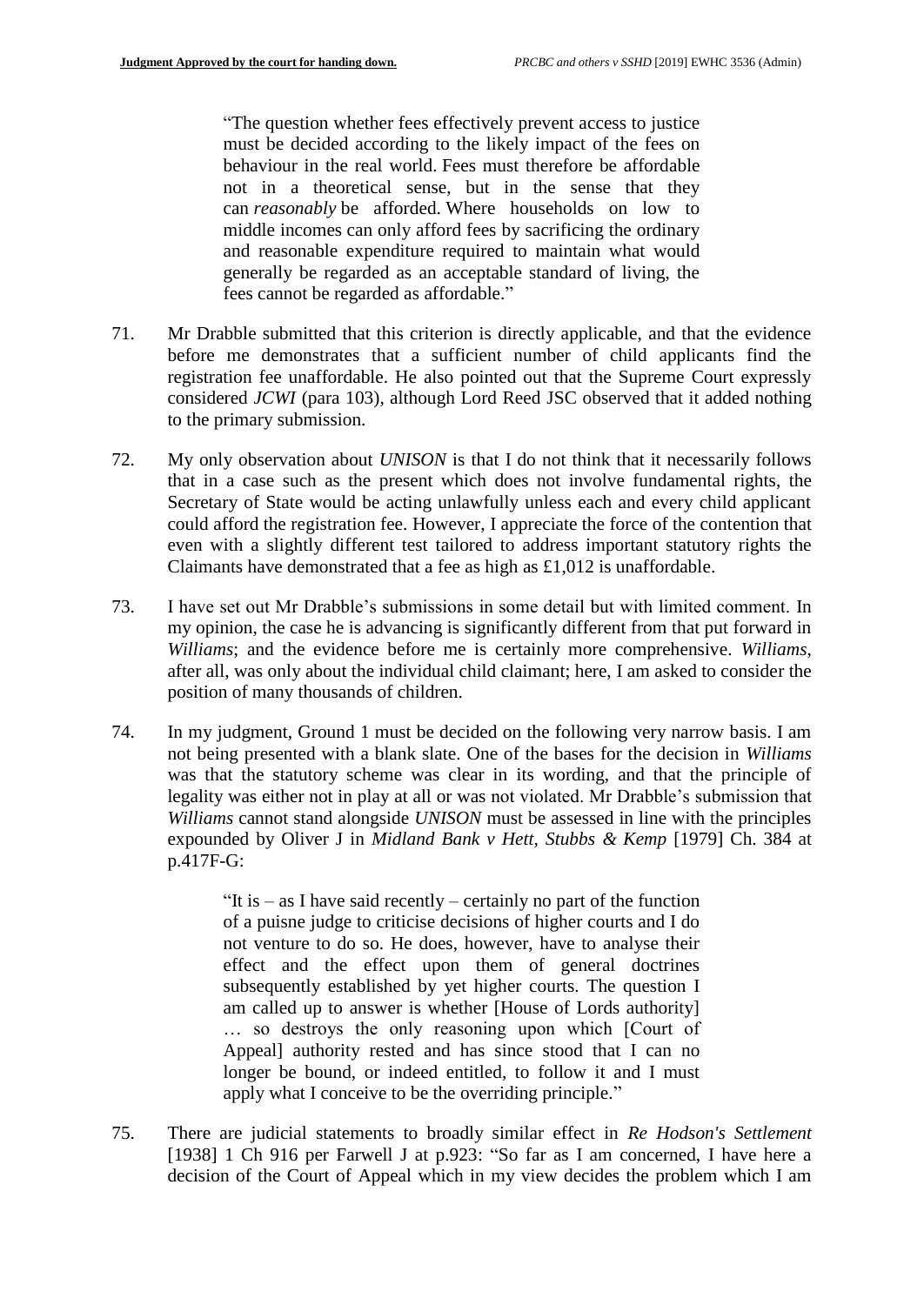asked to decide, and I think that I ought to follow it without expressing any view of my own". And I am not ignoring my own decision in *Henderson v Dorset Healthcare University NHS Foundation Trust* [2017] 1 WLR 2673 at paras 91-93 (affirmed by the Court of Appeal without the need to address the doctrine of precedent at first instance).

- 76. Although there is some force in the contention that the legal and evidential picture has changed in connection with what I am calling the second and third limbs of the ratio of *Williams*, I am not satisfied that the first limb has been destroyed by *UNISON*. The highest that the Claimants' case may properly be put is that *UNISON* might have some impact on Davis LJ's reasoning, but to my mind the latter has not been undermined – at least, sufficiently for the Claimants' purposes. It can be only for higher courts to determine the extent and cogency of that impact, if any.
- 77. I should not leave Ground 1 without addressing Mr Drabble's specific submission on para 3 Schedule 2 of the BNA 1981. I follow his submission that this provision was introduced to give effect to an international treaty obligation, but the reality is that the 1961 Convention is not directly justiciable in our courts. Thus, there is no underlying or free-standing right which the Claimants' may invoke outside the ambit of the statutory scheme. In any case, it would be odd if the merits of the Claimants' *vires* challenge could sensibly pivot on this very specific provision in Schedule 2. To my mind, it does not provide the key to the unlocking of the door closed in their face by *Williams*.
- 78. I must therefore reject the Claimants' first ground.

# *Ground 2*

79. Section 55 provides:

### "**55 Duty regarding the welfare of children**

(1) The Secretary of State must make arrangements for ensuring that—

(a) the functions mentioned in subsection (2) are discharged having regard to the need to safeguard and promote the welfare of children who are in the United Kingdom, and

(b) any services provided by another person pursuant to arrangements which are made by the Secretary of State and relate to the discharge of a function mentioned in subsection (2) are provided having regard to that need.

(2) The functions referred to in subsection (1) are—

(a) any function of the Secretary of State in relation to immigration, asylum or nationality;

(b) any function conferred by or by virtue of the Immigration Acts on an immigration officer;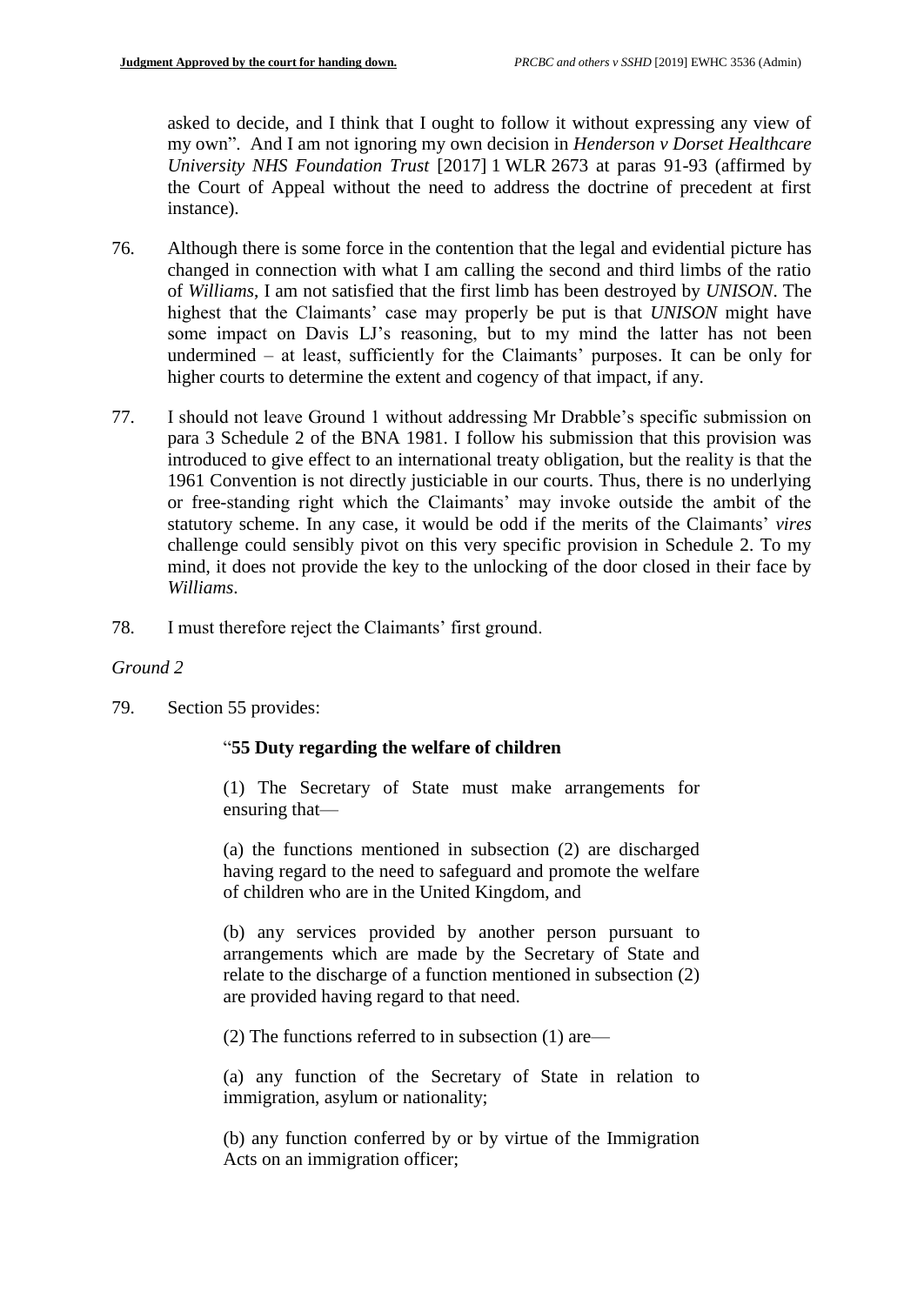…"

- 80. In *R (MM (Lebanon)) v Home Secretary* [2017] 1 WLR 771, Baroness Hale DPSC characterised the section 55 duty as "standing on its own feet" and "apart from the HRA or the Convention". Further, the duty "applies to the performance of any of the Secretary of State's functions including the making of rules" (see para 92).
- 81. Although the Explanatory Notes to the 2009 Act are not explicit on this aspect, section 55 reflects but does not wholly replicate the UNCRC, to which the United Kingdom is a party. Originally, the United Kingdom had entered a reservation in respect of nationality and immigration matters, but that was removed in 2009. Article 3(1) provides:

"In all actions reflecting children, whether undertaken by public or private social welfare institutions, courts of law, administrative bodies or legislative bodies, the best interests of the child shall be a primary consideration."

- 82. A number of points arise. First, the UNCRC is an international treaty which is not directly justiciable in our courts (cf. section 55) although in the appropriate context it falls to be taken into account. Secondly, section 55 is narrower than Article 3(1) to the extent that it applies only to the particular functions itemised in sub-s (2). Thirdly, although section 55 does not refer in terms to the best interests of children being a primary consideration, the analysis of Baroness Hale DPSC in *MM (Lebanon)*, paras 91 and 92, indicates that the same approach is applicable. The welfare of the child is *a* primary consideration, capable of being outweighed by the combined force of other countervailing considerations. Fourthly, the duty under section 55 is expressly on the Secretary of State. It applies when she makes subordinate legislation although Parliamentary oversight may be a relevant factor in ascertaining whether the duty has been discharged. Fifthly, I discern no material difference between section 55 and Article 3(1) as regards the entity on whom the obligation is imposed.
- 83. The key jurisprudence on the context and discharge of the welfare duty is directed to Article 3(1) and not to section 55. In my judgment, this has no implications for the destiny of this case. The core issue is whether the Secretary of State discharged her duty under section 55 by having regard to the best interests of children. The cases on Article 3(1) throw clear light on this question; and, if anything, claimants who are able to invoke the statutory provision are in a stronger position because there has been some debate as to whether the UNCRC confers a free-standing requirement.
- 84. In *R (JS) v Work and Pensions Secretary* [2015] 1 WLR 1449, the case before the Supreme Court concerned a benefit cap to reduce a person's housing benefit if their total entitlement to welfare benefits exceeded a stated amount equivalent to the net median earnings of working households. The focus was on child-related benefits. It was contended that the Secretary of State had indirectly and unjustifiably discriminated against women contrary to Article 14 of the Convention read in conjunction with A1P1, and that he had failed to treat the best interests of children as a primary consideration when making the relevant regulations contrary to Article 3(1) of the UNCRC. Late in the day, it was argued that compliance with Article 3(1) was determinative of the question of justification. The Supreme Court held by a bare majority that even if the Secretary of State had failed to show compliance with Article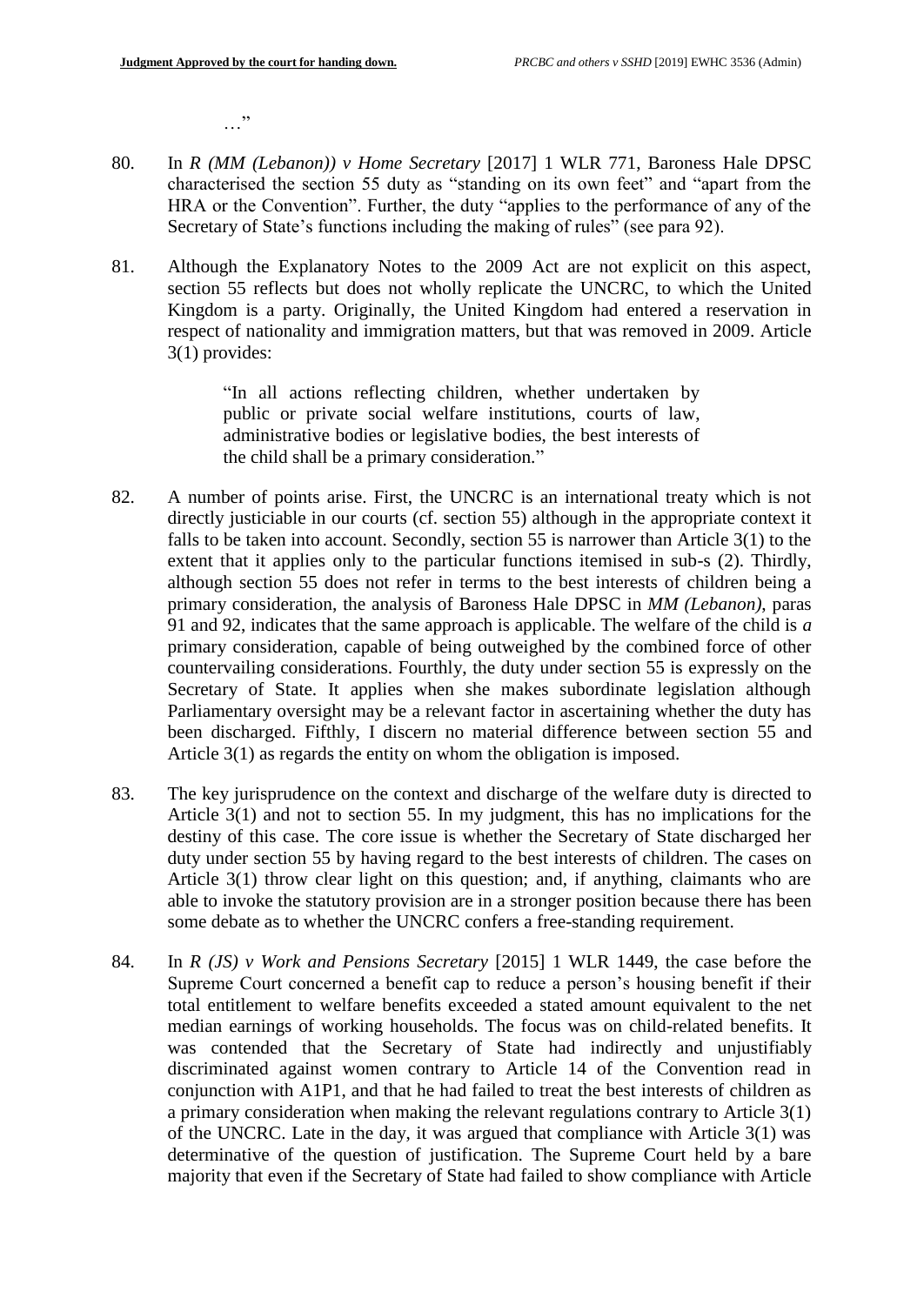3(1), that did not bear directly on the Convention claims because the complaint in the proceedings was that mothers had been discriminated against, not children.

- 85. I draw the following propositions from the judgment of Lord Carnwath JSC.
- 86. First, and with reference to "General Comment No. 14" adopted by the UN Committee on the rights of the child in 2013, the obligation under Article 3(1) elevates the assessment of the best interests of the child to a primary consideration (the so-called substantive right); and in effectuating her duty the decision-maker must evaluate "the possible impact (positive and negative) of the decision on the child or children concerned" (the so-called rule of procedure). Furthermore, "state parties shall explain how the right has been respected in the decision, that is, what has been considered to be in the child's best interests; what criteria it is based on; and how the child's interests have been weighed against other consideration, be they broad issues of policy or individual cases" (para 106).
- 87. Secondly, the Secretary of State's evidence on the issue of compliance with Article 3(1) will require close examination (paras 109-112).
- 88. Thirdly, even when further written submissions were considered after the hearing, the position remained that the Secretary of State's evidence failed to demonstrate compliance with Article 3(1). The issue had been "extensively debated in Parliament" (para 122) but:

"In considering how the Government approached that task, rather than trawling through the parliamentary debates, we are entitled to rely on the evidence given in these proceedings on behalf of the Secretary of State." (para 123)

I do not read Lord Carnwath JSC as holding that parliamentary debates will always be irrelevant to the exercise of ascertaining compliance with Article 3(1). In the circumstances of *JS*, the Secretary of State's true reasons for making the regulations emerged through his evidence; and that evidence was inadequate (para 128).

- 89. Sir James drew my attention to para 95 of the judgment of Lord Reed JSC which appears under the rubric of "the intensity of review". Lord Reed JSC did not consider that Article 3(1) added anything to the case (see para 90). I would read his remarks about deference and the significance of the fact that many of the issues discussed in the appeal had been debated in Parliament as directed to the Convention claims. In my judgment, the instant case is not really about intensity of review at all: the question is whether it has been demonstrated that the Secretary of State treated the interests of children as a primary consideration and then weighed those against countervailing considerations. If she did, and correctly characterised those interests, according her a very ample sphere of merits autonomy, that should be the end of the inquiry.
- 90. In *R (C) v Work and Pensions Secretary* [2019] 1 WLR 5687 the Court of Appeal was considering regulations which limited the award of child tax credit to parents with no more than two children. The claim was brought under the Convention and Article 3(1) was not directly in play. The Court of Appeal held that Article 3(1) considerations were relevant to the proportionality balancing exercise (para 150), and in the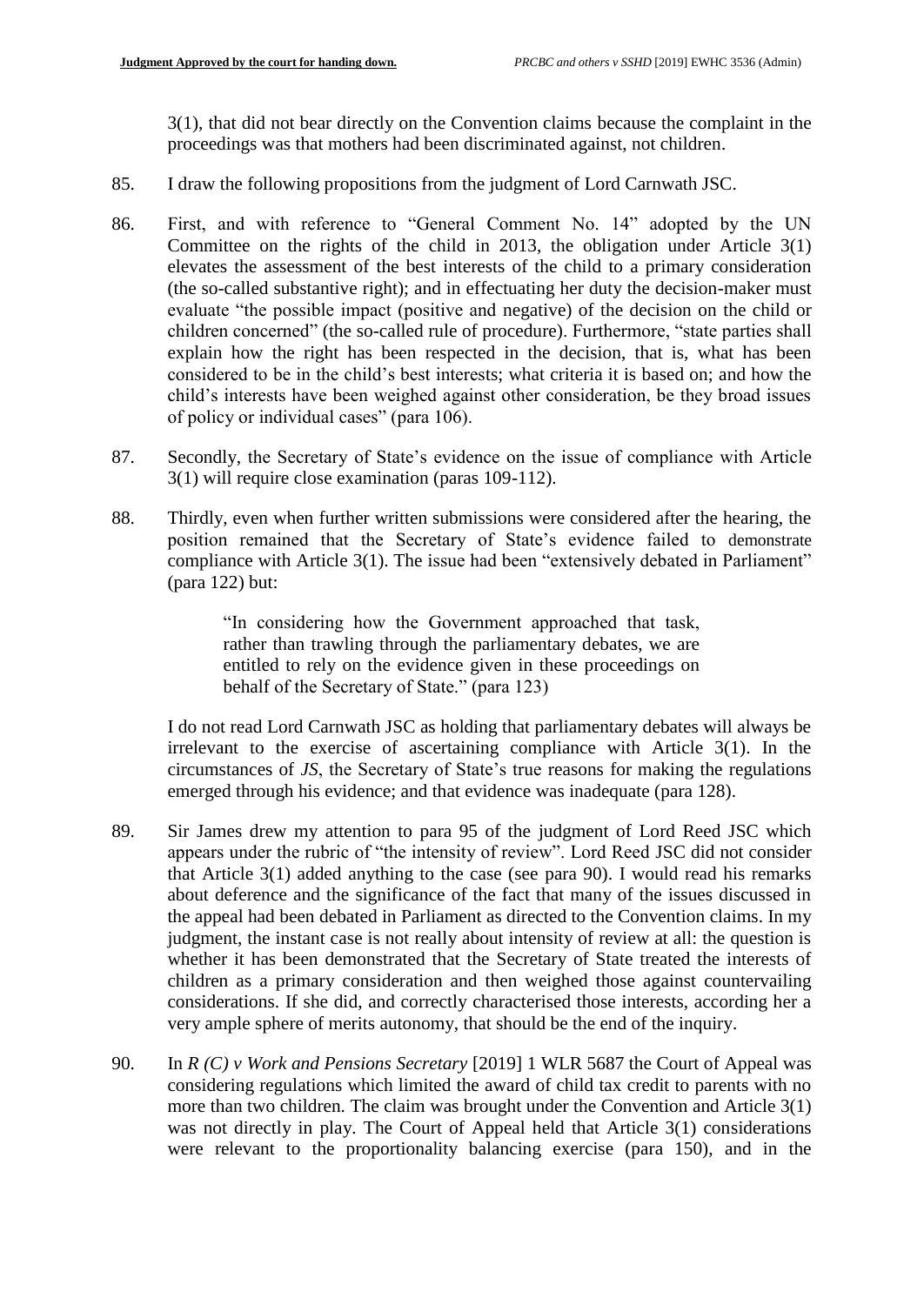circumstances of that case the child's interests *qua* primary consideration could be treated as outweighed by countervailing public interest factors.

91. Leggatt LJ examined the decision-making process and noted that "the only references to the best interests of the child in any of the statements made by government ministers or policy documents discussing the two-child limit put in evidence in these proceedings are references to the interests of children generally" (para 152). There was no evidence bearing on the distinct interests of the group of children to whom the two-child limit was applicable. However:

> "153. So far as the evidence shows, no claim was made on behalf of the government during the passage of the legislation that limiting to two the number of individual elements of child tax credit payable to a family with more than two children is in the best interests of those children themselves. Such a counterintuitive claim would have required evidence and analysis to support it and none was vouchsafed. The way in which the two-child limit is detrimental to the interests of the children in such families is obvious, particularly if their parents are not in work. …

> 154. Although not mentioned by the government, the interests of children who would be affected by the measure were raised during the debates by members of Parliament who opposed the Bill. For example, at the sitting of the Bill Committee on 13 October 2015 at which the two-child limit was debated, the argument that children are not responsible for their parents' choices was strongly made by the opposition MP, Ms Emily Thornberry, when she said:

> "The third or fourth child does not make a choice to live. The third, fourth or fifth child is not to be blamed for their existence. The sixth child is not to have no shoes because of a reckless mother who cannot keep her legs crossed. It is not the sixth child's fault that he is the sixth child. Why should he starve? How will it make a difference?"

> No direct answer to this argument was offered by any government representative during the debates. It is clear, however, that the government took the view that, even if imposing the two child limit is contrary – as it seems to me that it plainly is contrary – to the interests of the children who will be affected by it, that consideration was outweighed by the government's reasons for proposing the measure. By enacting the legislation, Parliament must be taken to have endorsed that view."

92. Furthermore, there was evidence in *C* that the Secretary of State had applied his mind to the UNCRC (para 152). In a situation where it was obvious where the best interests of children lay, the Court of Appeal was satisfied that these had been treated as a primary consideration.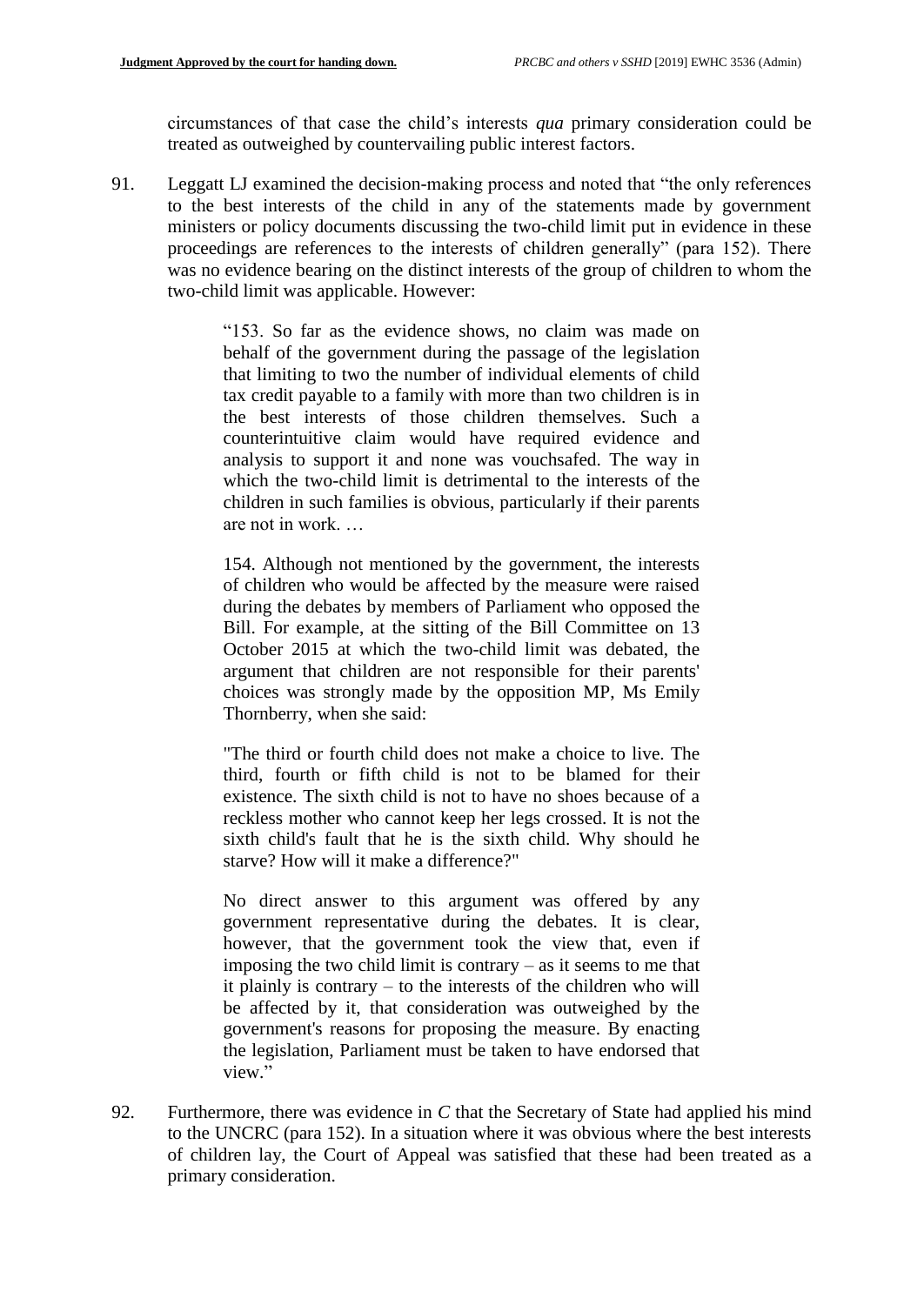- 93. In *R (DA) v Work and Pensions Secretary* [2019] 1 WLR 3289, the issues were broadly similar to *JS* in the context of a revised benefit cap. On this occasion, the Article 14 (read in conjunction with Article 8 and/or A1P1) claim was brought on the basis that there was unlawful discrimination against single parents and against the children concerned. An issue arose as to the relevance to the claim of Article 3(1) of the UNCRC. The Supreme Court held by a majority that the Secretary of State had not breached this provision by failing to take into account the best interests of a child.
- 94. Lord Wilson JSC gave the lead judgment. I think that it is implicit in what he said that the best interests principle in Article 3(1) could be directly prayed in aid, and Lord Carnwath JSC said so in terms (para 122). There was evidence before the Supreme Court that the Secretary of State had addressed the best interests question, and his evaluation was thoroughly tested in Parliamentary debates (see paras 83-85). In particular, the Government's Memorandum to the Joint Committee on Human Rights stated that its obligations under the UNCRC had been fully considered, but the best interests of children overall were promoted when their parents were in work and because work remained the surest route out of poverty (para 82); and this point was repeated and developed in the Government's Equality Analysis in relation to the regulations at issue (para 87).
- 95. In view of this material, Lord Wilson JSC concluded as follows (at para 87):

" By a narrow margin I am driven to conclude that, in relation to its refusal to amend the 2006 Regulations so as to exempt the appellant cohorts from the revised cap, the government did not breach article 3.1 of the UNCRC in either of the relevant dimensions of its concept of the best interests of a child. **The Parliamentary and other materials to which I have referred demonstrate that it did evaluate the likely impact of the revised cap on lone parents with young children; and that it did assess their best interests at a primary level of its overall consideration.** This court must impose on itself the discipline not, from its limited perspective, to address whether the government's evaluation of its impact was questionable; nor whether its assessment of the best interests of young children was unbalanced in favour of perceived long-term advantages for them at the expense of obvious short-term privation." (emphasis supplied)

- 96. I consider that it is clear from this passage that it is not incumbent on the Court to conduct the balancing exercise for itself or to become entangled in the merits. The Court must be satisfied that the correct factors have been identified by the Secretary of State and then assessed. Part of the evidential picture includes what was said in Parliament. The Court must also be satisfied in connection with the best interests of the child that the decision-maker described with reasonable accuracy what those interests are, and has treated them as a primary consideration. I also think that Lord Carnwath JSC adopted a similar approach, at para 122.
- 97. It may be possible to discern a slight difference in emphasis between Lord Wilson JSC in *DA* and Leggatt LJ in *C*, although in the Court of Appeal the evidence established that the Secretary of State had identified where the children's best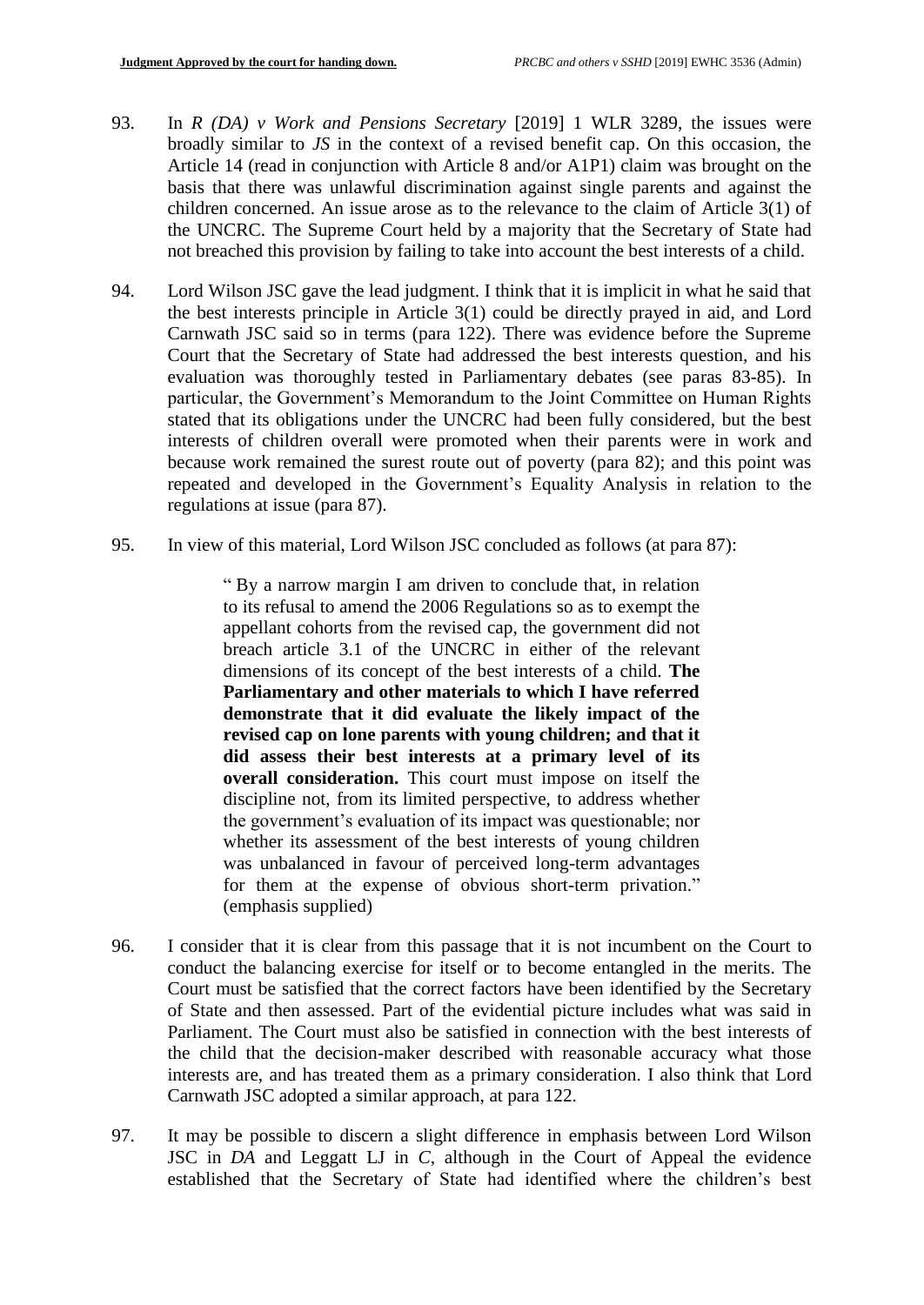interests lay in general terms. My primary response to this would be to observe that the cases of this nature are very much fact sensitive. Alternatively, I would say that to the extent that Lord Wilson's approach is slightly more stringent, I should follow him and not Leggatt LJ.

- 98. Mr Drabble's short submission was that there is no evidence that the Secretary of State identified and characterised the best interests of his clients, treated these as a primary consideration, and then weighed them against countervailing public interest factors.
- 99. Sir James advanced six submissions which I set out below.
- 100. His first submission was that it is obvious that the best interests of children are likely to be favoured by granting citizenship.
- 101. His second submission was that the statutory scheme itself involves an active consideration of the interests of children and balancing them against the public interest. The result of that exercise is a detailed, finely calibrated scheme with different levels of fee across the board and varying degrees of cross-subsidisation. The system of waivers and exemptions, in place for leave to remain applications where children are favoured, reflects this intricate construction. Furthermore, the present scheme is no more than a perpetuation of a scheme which has effectively been in place, through various iterations, for a number of years; and no challenge has previously been brought.
- 102. Thirdly, and I would add connectedly, the judgments to be made about the degree of inquiry for the purposes of section 55 are judgments to be made across the board. These judgments must assess the fee scheme as a whole – in connection with applications for leave to enter and remain, exemptions and waivers, and so forth – and both the Secretary of State and Parliament will necessarily be taking matters into account at a tolerably high and generalised level. Sir James observed in this context that applications for registration are "voluntary".
- 103. Fourthly, the process of consultation to which I have already referred (see §§24-25 above) was not addressing a *tabula rasa*. Consultees were given the opportunity to set out any concerns about how the system which had already been in place for some time was operating in practice. The same point falls to be made in relation to the PESs (see §26 above).
- 104. Fifthly, Parliament "as the ultimate decision-maker" considered this particular fee and this specific aspect in some detail (see §§29-34 above). In principle, the Court must have regard to the terms of the Parliamentary debates.
- 105. Sixthly, it is clear that the countervailing, public interest considerations were weighed against the (evident) interests of the children.
- 106. Compellingly and attractively though Sir James' submissions were advanced, I cannot accept them. I have concluded that Mr Drabble is right, essentially for the reasons he put forward.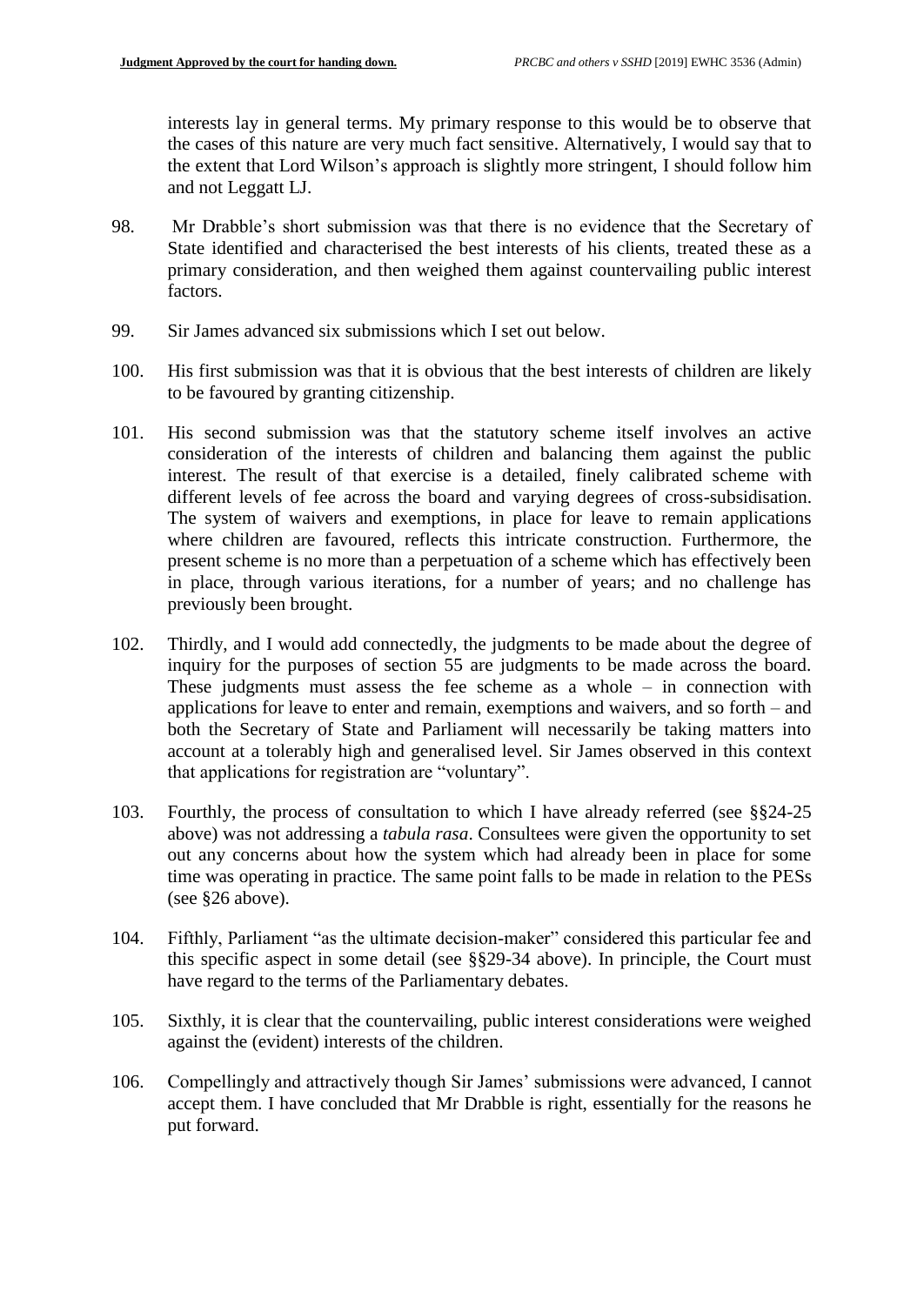- 107. It is true that the 2018 Regulations cannot be seen in isolation, and that the Secretary of State's institutional mind cannot be expected to throw itself back to the very beginning. However, the Secretary of State has been asked on more than one occasion whether an impact assessment has been carried out for the purpose of her section 55 duty or more generally, and these requests have drawn a blank. I am sure that Mr Bartholomew's witness statement faithfully sets out the Secretary of State's thinking on the topic of registration fees which has remained constant, no doubt with some refinements, over the years. In my judgment, all the evidence demonstrates that the imposition of significantly higher registration fees has arisen for three reasons: first, because the Secretary of State's overarching policy, probably since 2004 but the precise date matters not, has been to move towards a system which is self-financing; secondly, because the Secretary of State is of the opinion that registration is "voluntary"; and, thirdly, because she believes that leave to remain, in particular indefinite leave to remain, accords benefits which are broadly equivalent.
- 108. These reasons emerge very strongly from Mr Bartholomew's witness statement. He speaks for his Secretary of State, and his witness statement, if I may be permitted to put the matter in this way, is a primary consideration when her overall decisionmaking process is assessed. To my mind, there are three further matters which are highly noteworthy.
- 109. First, and flat contrary to Sir James' first submission, Mr Bartholomew is of the opinion that "it cannot be said as a generalisation that it is in a child's best interests to acquire British citizenship" (see §27 above). In my view, there will be situations, as Mr Bartholomew explains, where the preservation of links with another country will be in a child's best interests; but that is not so as a general rule. Sir James both admits and avers that my assessment is correct, but I do not agree with him that the point is so obvious it barely needs be articulated. In contrast to *C*, the issue requires an understanding of nationality and immigration law and practice, and there must be some room for a reasonable, contrary view (*per* Mr Bartholomew).
- 110. Secondly, and relatedly, applications to register are made as a matter of choice, not compulsion, because individual circumstances vary. However, the children with whom this present application is concerned wish to be able to exercise that choice, and the same applies to all children in like case (I do not think that PRCBC necessarily speaks on behalf of all aspirant child registrants). The whole philosophy of the BNA 1981 in connection with registration is that it is a choice; but, if a child wishes to exercise that choice, then she is seeking something to which she is entitled. At this stage of the analysis it is not fruitful to seek to draw out the difference between an entitlement, absolute or otherwise, and one which is conditional on the payment of a fee. Overall, I do not think that this important factor is one that the Secretary of State has recognised. Indeed, the reference to the "voluntary" nature of registration applications rather undermines it: either it contains a tautology, or it ignores the policy and objects of the BNA 1981.
- 111. Thirdly, Mr Bartholomew states that "many of the benefits of citizenship are realised in later life". That is true as far as it goes, but it skirts around the practical benefits which can be enjoyed whilst a child (e.g. unimpeded travel) and completely ignores the intangible benefits of "being British", and being fully subscribed to "British values", to which the evidence before me rather compellingly speaks. This is an undeniably powerful factor: see the statements of highest authority collected under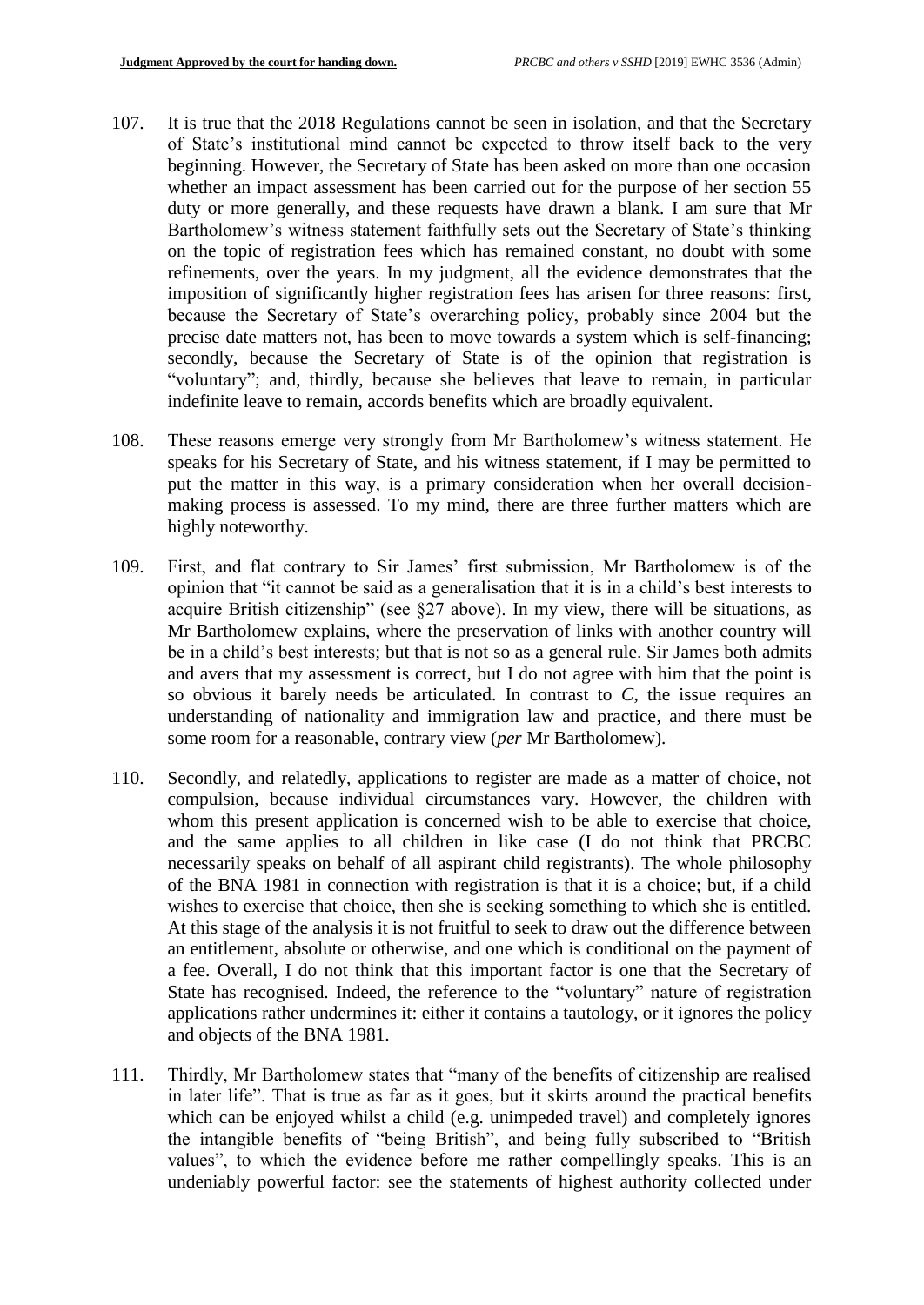§§11-13 above. Moreover, Mr Bartholomew also ignores the fact that the benefits which flow post-majority may well be harder to secure at that stage because the regime for children under the BNA 1981 is more generous.

- 112. I take Sir James' point that the position falls to be addressed at a reasonably high level of generality. However, there is no evidence in the voluminous papers before me that his client has identified where the best interests of children seeking registration lie, has begun to characterise those interests properly, has identified that the level of fee creates practical difficulties for many (with some attempt being made to evaluate the numbers); and has then said that wider public interest considerations, including the fact that the adverse impact is to some extent ameliorated by the grant of leave to remain, tilts the balance.
- 113. If the matter rested there, I would unhesitatingly conclude that the Secretary of State has fallen far short of satisfying me that the section 55 duty has been discharged. But Sir James invites me not to stop there but to pay careful attention to the Parliamentary debates; and I have done so.
- 114. In my judgment, it cannot be denied that the essential elements of the Claimants' case before me were rehearsed in the Parliamentary debates, particularly in the House of Lords where section 55 was expressly addressed. Further, the Ministers of State both in the Commons and the Lords made some of the arguments that have come from Sir James. However, nowhere on the Government's side of the debate has there been any recognition of where the best interests of children might repose. The closest one comes to this is in Baroness Manzour's speech in the Lords in response to Baroness Lister's "Motion of Regret". She does recognise that "citizenship is important as a part of civic society" and "this is something that we should welcome". Yet the remainder of her speech rather suggests that in her view the best interests of children are not served, or are only weakly served, by facilitating the acquisition of British nationality by registration – "a child's strongest entitlement is to preserve links with his or her parents and, where they exist, with his or her country of origin". Here, Baroness Manzour recognises that some children may be stateless, but no special provision has been made for them. In any case, the policy of Parliament is that children meeting the qualifying conditions are entitled to be registered here, presumably because it considered back in 1981 that these children enjoyed at least as strong an entitlement to be registered as citizens of the United Kingdom as to be regarded as nationals of anywhere else. Finally, I note that Baroness Manzour repeats the argument that the grant of leave to remain confers sufficient status in the United Kingdom.
- 115. It is not the role of this Court to assess the broad merits of the Claimants' case. As I have already said, I need to be astute to leave the conducting of the balancing exercise to the decision-maker, but at the logically anterior stage I must also be astute to ascertain that the decision-maker has approached the section 55 exercise in the right manner. I repeat what I have said under §112 above. I have accepted Sir James' submission that the Parliamentary materials add to the evidential picture, although the way in which I would venture to express this is that the Secretary of State is the ultimate decision-maker (*pace* Sir James), and the primary focus must be on her consideration of the section 55 issue in (1) deciding whether to place the draft regulations before Parliament in the first place, and (2) deciding whether to enact this secondary legislation in the light of any insights derived from the process of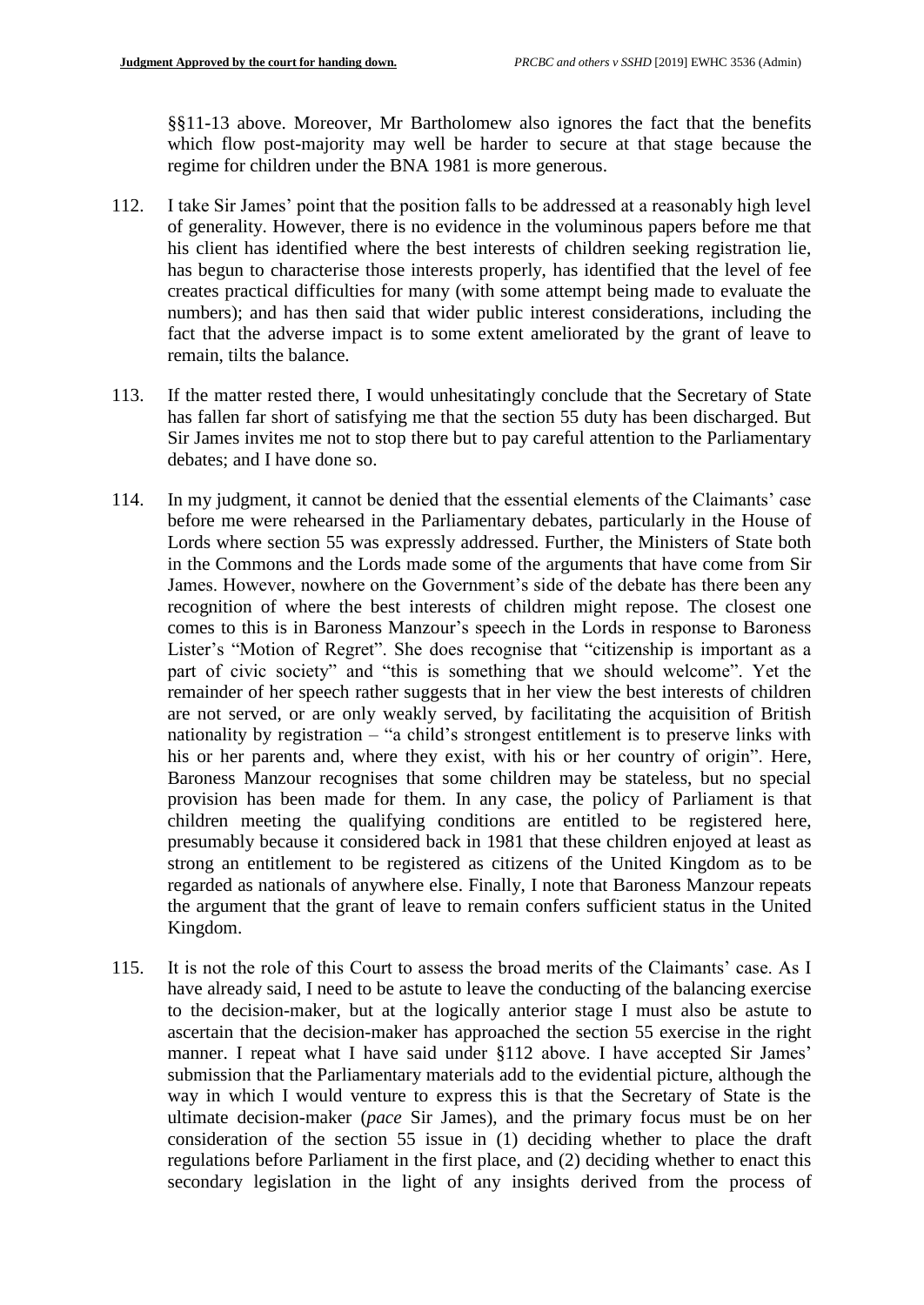Parliamentary scrutiny. Having placed these materials in the balance, my conclusion is the same.

116. Section 55, in contrast to Article 3(1) of the UNCRC, only possesses a procedural dimension. By that I mean that a breach is established if it be demonstrated that the Secretary of State has failed to have regard to the best interests of child, being a convenient way of summarising what the section actually says. My conclusion that the Secretary of State has violated the section means that the 2018 Regulations are unlawful in that respect to the extent that they set the fee for registration applications brought by children at £1,012. It is unnecessary to go further. Whether a section 55 compliant decision-making process could properly alight on a fee of £1,012 is beyond the proper ambit of this judgment.

### *Ground 3*

- 117. In the circumstances, it is unnecessary to consider the substance of this ground, for two reasons. First, it does not materially add to Ground 2. Secondly, I accept Sir James' submission that the PSED is not in play. Impecuniosity is not a protected characteristic. The Claimants either are or represent the interests of children. Mr Drabble seeks to compare children with adults for the purposes of s.149 of the Equality Act 2010 and draws attention to s.19. However, children are placed in an advantageous position *vis-à-vis* adults under the BNA 1981, and they pay a lower fee. The fact that as a general rule they have less money than adults is nothing to the point.
- 118. For the avoidance of doubt, if I were wrong about the PSED not being in play here, I would conclude that the Secretary of State is in breach of it. My reasons are a reprise of Ground 2.

#### *Disposal*

119. This claim for judicial review fails on Ground 1 (*vires*) but succeeds on Ground 2 (breach of the section 55 duty). I would therefore hold that the Secretary of State was in breach of her section 55 duty when the 2018 Regulations were made by her on  $15<sup>th</sup>$ March 2018. The consequences of that finding have been the subject of written submissions filed after the parties had seen this judgment in draft. It does not flow from my conclusion at §116 above that a quashing order, as opposed to declaratory relief, must be granted. There is power to make a quashing order in a case where a breach of a procedural obligation has been made out if on the facts it is not highly likely that the decision would have been substantially the same if the breach of duty had not occurred (see Longmore LJ, albeit not quite verbatim, in *Forward v Aldwyck Housing Group* [2019] EWCA Civ 1334, at para 25). Sir James submits that in the light of the Parliamentary debates in particular I can be confident that the outcome would have been the same. I consider that this is really a rehash of the argument which has failed before me. I am not confident that the outcome would have been the same, or substantially so, absent the breach that has occurred; but in the exercise of my discretion (and in line with my preliminary view) I decline to grant the quashing orders sought. It is sufficient in this case to grant declaratory relief because, unless there is a successful appeal, the section 55 issue will need to be reconsidered and a clear indication of the outcome of that process given by the Secretary of State.